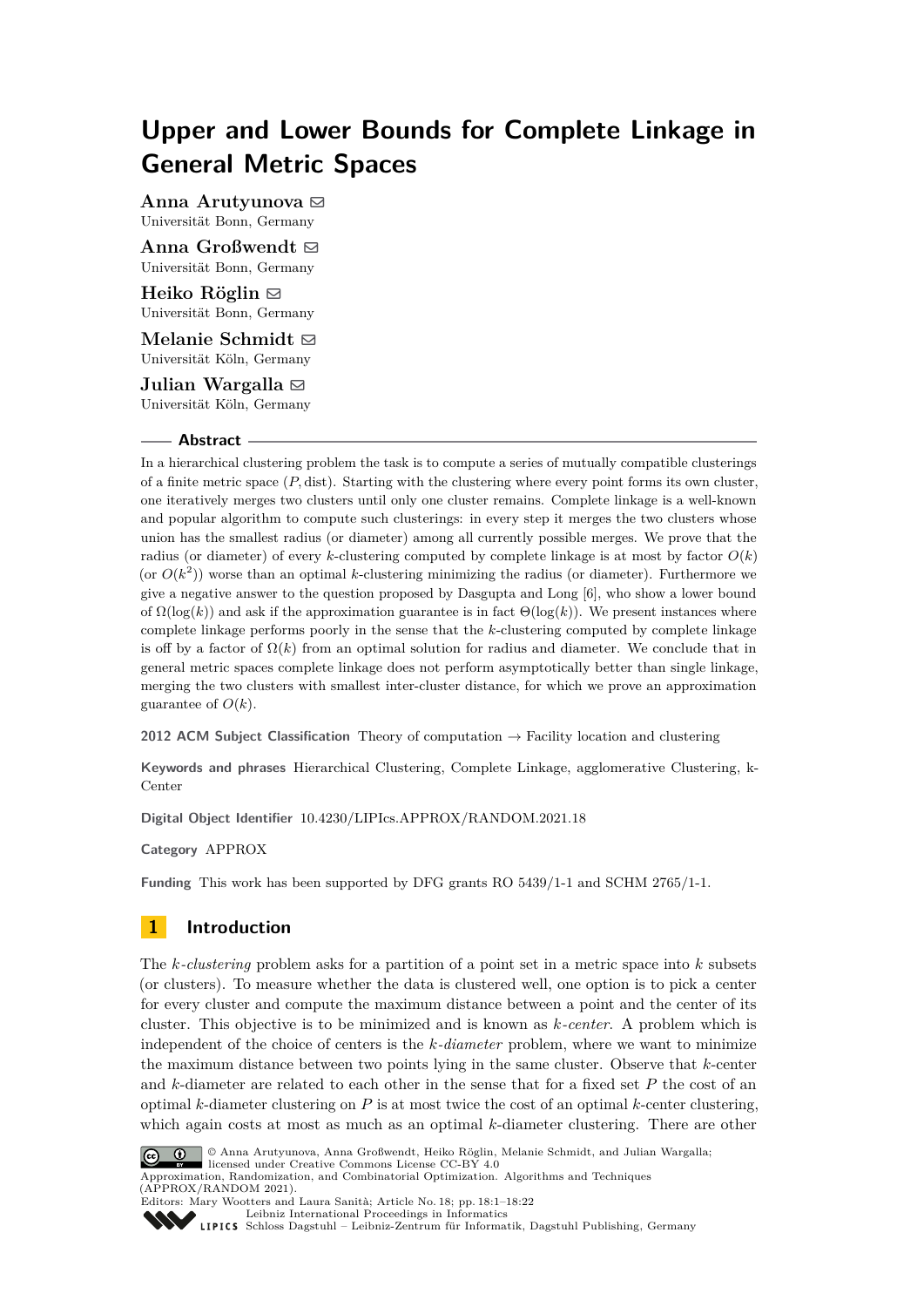#### **18:2 Upper and Lower Bounds for Complete Linkage in General Metric Spaces**

objectives to measure the quality of a clustering where every point contributes to the cost of the clustering, for example *k-median* and *k-means*. Here we want to minimize the cost which equals the sum over all (squared) distances between a point and the center of its cluster.

The *k*-center problem is NP-hard to approximate with factor  $\alpha < 2$  [\[12,](#page-16-1) [14\]](#page-16-2). This bound is tight, as both Gonzalez [\[7\]](#page-16-3) and Hochbaum and Shmoys [\[13\]](#page-16-4) show. Gonzalez's 2-approximation algorithm is a simple, but elegant greedy approach. Starting with an arbitrary point  $p_1 \in P$ , one constructs an enumeration  $P = \{p_1, \ldots, p_{|P|}\}\$  by successively choosing as  $p_{i+1}$  a point from *P* whose minimum distance to any point from  $\{p_1, \ldots, p_i\}$  is maximal. Assigning every point from *P* to its closest neighbor among  $p_1, \ldots, p_k$  (the centers) yields a 2-approximation for the *k*-center problem for all  $k = 1, \ldots, |P|$ . One can prove that the resulting clustering is also a 2-approximation to *k*-diameter. Another greedy approach is the reverse greedy algorithm, which starts with all data points as centers and iteratively removes a center such that the objective stays as small as possible. Hershkowitz and Kehne [\[11\]](#page-16-5) show that this algorithm computes an  $\Theta(k)$ -approximation. Observe that both greedy algorithms compute an *incremental clustering* where the centers of a *k*-clustering are also centers of an *l*-clustering if  $l > k$ .

Gonzalez's algorithm [\[7\]](#page-16-3) allows to compute good clusterings, even if one does not previously know an appropriate value for *k*. However, even successive clusterings computed by Gonzalez's algorithm and reverse greedy can be radically different and so it can be difficult to compare them and select one that seems appropriate for the task.

Another greedy approach known as *complete linkage* starts with every point in its own cluster and consecutively merges two clusters whose union has the smallest radius (or diameter when considering the *k*-diameter objective) among all possible cluster pairs. If we proceed like this until only one cluster remains, we also obtain a *k*-clustering for any possible  $1 \leq k \leq |P|$ . However, this time, the resulting clusterings are also *hierarchically compatible*: for all  $\ell \geq k$ the *ℓ*-clustering is a refinement of the *k*-clustering. This makes it easier to compare such clusterings with each other and to choose an appropriate *k*-clustering. Also, this additional hierarchical structure is interesting in and of itself. Famous examples include phylogenetic trees that represent the relationship between animal species in biology.

A series of such hierarchically compatible clusterings  $\mathscr{C}_1, \ldots, \mathscr{C}_{|P|}$  (with  $\mathscr{C}_k$  being a *k*clustering for all *k*) forms a *hierarchical clustering*. Complete linkage is a common and popular bottom-up approach to compute these and can be generalized to fit any *k*-clustering objective, resulting in so called *agglomerative clustering* methods. For hierarchical *k*-means this is Wards method [\[16\]](#page-16-6).

To evaluate a hierarchical clustering  $\mathscr{C}_1, \ldots \mathscr{C}_{|P|}$  we refer to the underlying *k*-clusterings: it is an *α*-*approximation* if the cost of  $\mathscr{C}_k$  is at most  $\alpha$  times that of an optimal *k*-clustering for all  $1 \leq k \leq |P|$ .

**Related work.** For hierarchical *k*-center and *k*-diameter, constant factor approximations are known. For both problems Dasgupta and Long [\[6\]](#page-16-0) and Charikar et al. [\[4\]](#page-16-7) give a polynomialtime 8-approximation. In [\[15\]](#page-16-8) Lin et al. introduce the concept of nesting. Using this technique, every approximation algorithm to a *k*-clustering objective that satisfies their nesting property can be converted into an algorithm for its hierarchical version. Especially *k*-median and *k*-means satisfy this property and thus (in combination with the currently best constant factor approximations for *k*-median [\[3\]](#page-16-9) and *k*-means [\[2\]](#page-16-10)), polynomial time constant factor approximations do indeed exist for the hierarchical *k*-median/*k*-means problem. Yet the resulting guarantees are relatively high ( $\approx 56$  for *k*-median and  $\approx 3662$  for *k*-means). Nesting can also be applied to *k*-center/*k*-diameter but does not improve upon the 8-approximation.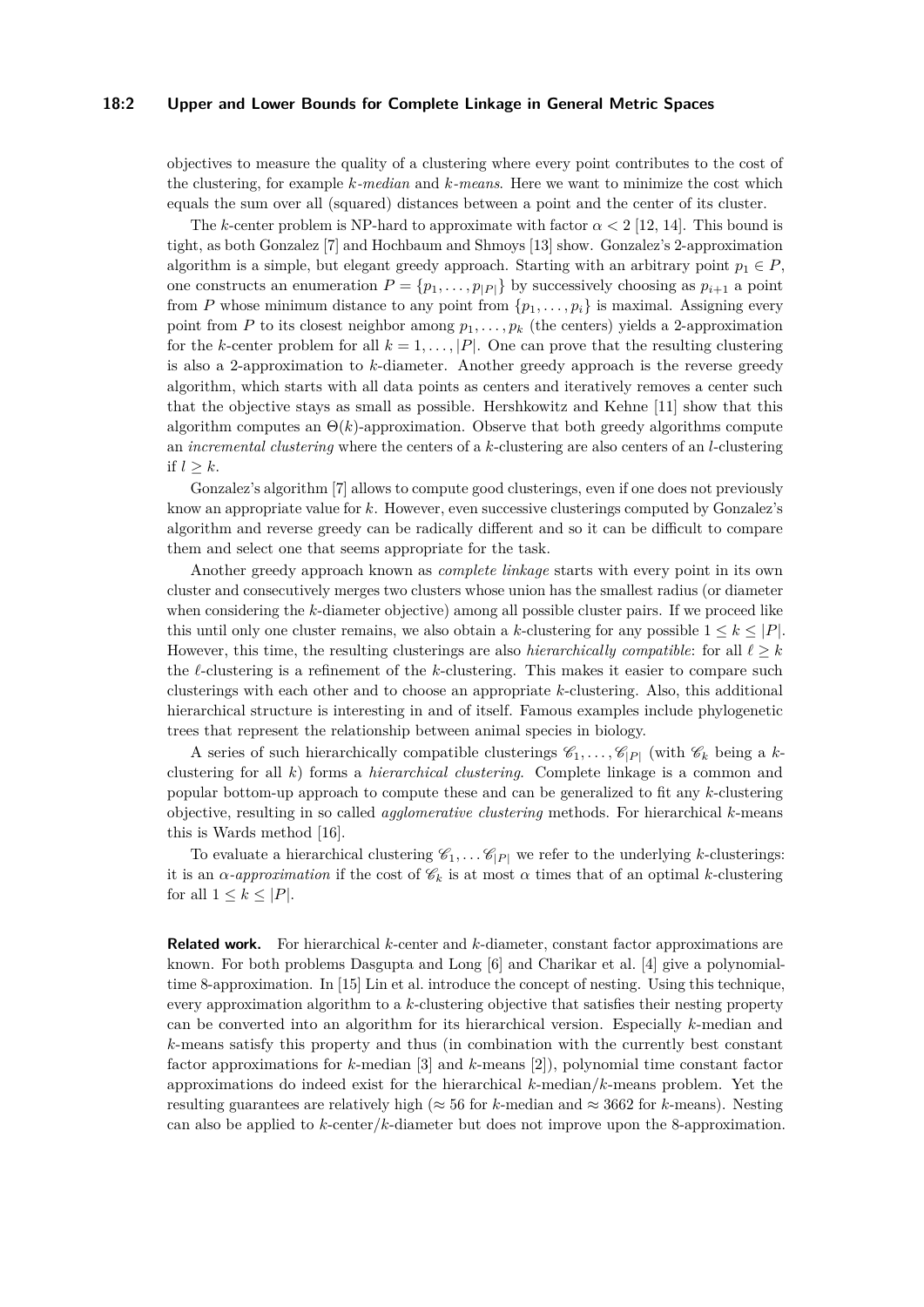As optimal *k*-clusterings are not necessarily hierarchically compatible, even assuming unlimited computation power 1-approximations do not exist in general. Das and Kenyon-Mathieu [\[5\]](#page-16-11) give an instance for the diameter and Großwendt [\[10\]](#page-16-12) for the radius where the best hierarchical clustering is a 2-approximation. Using the concept of nesting by Lin et al. [\[15\]](#page-16-8), Großwendt [\[10\]](#page-16-12) proves an existential upper bound of 4 for hierarchical *k*-center.

However, greedy algorithms are more common in practical applications. There exist several theoretical results on upper and lower bounds on the approximation factor for complete linkage. For metrics induced by norms in  $\mathbb{R}^d$ , especially the Euclidean metric, Ackermann et al. [\[1\]](#page-16-13) prove that, assuming the dimension *d* to be constant, complete linkage computes for both the *k*-center and *k*-diameter objective an  $O(\log(k))$  approximation. This was later improved by Großwendt and Röglin [\[8\]](#page-16-14) to *O*(1). Both works distinguish between two variants of *k*-center: one where centers must be from the set *P* and the second where they can be arbitrary points chosen from the whole space  $\mathbb{R}^d$ . In the first case the approximation factor shown in [\[1,](#page-16-13) [8\]](#page-16-14) depends linearly on *d* and in the second case exponentially on *d*. For the *k*-diameter problem it even depends doubly exponentially on the dimension. Furthermore Ackermann et al. prove for the  $l_p$ -metric with  $1 \leq p < \infty$  a lower bound of  $\Omega(\sqrt[p]{\log(d)})$  for complete linkage for *k*-diameter and *k*-center with centers drawn from *P* [\[1\]](#page-16-13).

Little is known about complete linkage in general metric spaces. Dasgupta and Long show in [\[6\]](#page-16-0) that the lower bound is in  $\Omega(\log(k))$ . With an approach to upper bound the increase in cost by a complete linkage merge, which we borrow from [\[1\]](#page-16-13), we obtain in a relatively straightforward manner an upper bound of  $O(\log(|P| - k))$  for complete linkage for *k*-center.

There exist few results for agglomerative clustering regarding other objectives. Großwendt et al. [\[9\]](#page-16-15) analyze Ward's method for *k*-means, and show that if the clusters of an optimal *k*-means clustering are sufficiently far apart, Ward's method computes a 2-approximation and under some additional assumptions in fact reconstructs the optimal clustering.

**Our Results.** We study upper and lower bounds for the complete linkage algorithm in general metric spaces for the *k*-center and *k*-diameter objective. For *k*-center in general metric spaces it is reasonable to assume that centers can be only drawn from *P* and thus we only consider this variant. Our main results are:

- A lower bound of  $\Omega(k)$  for complete linkage for *k*-center and *k*-diameter, which improves the currently highest lower bound of  $\Omega(\log(k))$  by Dasgupta and Long [\[6\]](#page-16-0) significantly.
- An upper bound of  $O(k)$  for *k*-center and an upper bound of  $O(k^2)$  for *k*-diameter, which are to the best of the authors' knowledge the first non-trivial upper bounds for complete linkage in general metric spaces.

The lower bound  $\Omega(k)$  is surprising as it shows that complete linkage does not perform asymptotically better than single linkage, which merges the two clusters with smallest distance to each other (the distance of two clusters is the smallest distance between two of their points). Dasgupta and Long [\[6\]](#page-16-0) prove a lower bound of  $\Omega(k)$  for single linkage and we show that the approximation factor is in fact  $\Theta(k)$ . As single linkage is not designed to minimize the radius or diameter of emerging clusters, it is a natural assumption that it performs worse than complete linkage. However our results show that this assumption is generally not true. It is even still open if complete linkage for *k*-diameter performs as good as single linkage, as we are only able to prove an upper bound of  $O(k^2)$ .

**Techniques.** One of the biggest and most well-known issues concerning single linkage is that of chaining. If there is a sequence of points  $x_1, \ldots, x_k \in P$  with  $dist(x_i, x_{i+1})$  relatively small for all *i*, then single linkage might merge all of them together, despite the resulting cluster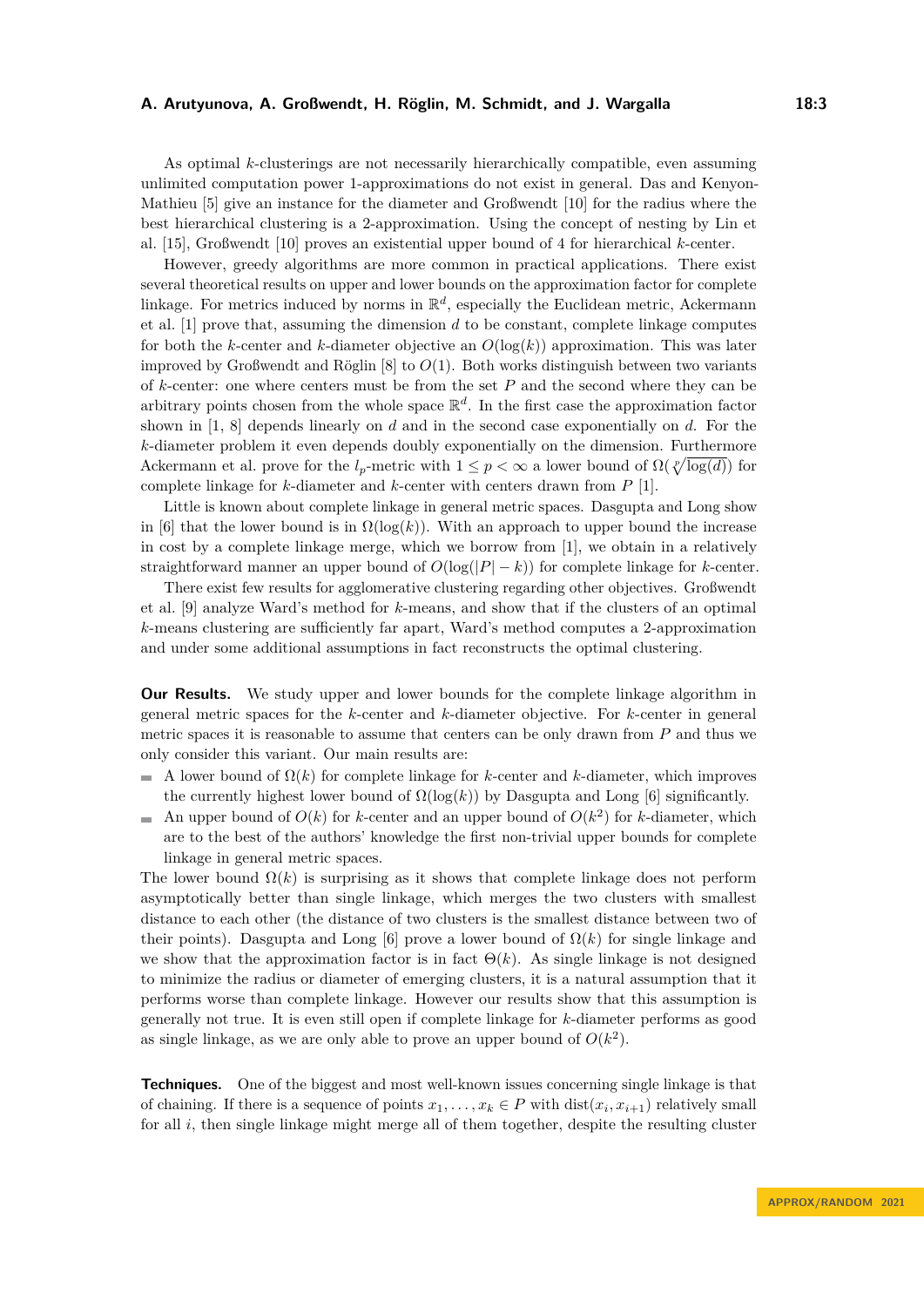#### **18:4 Upper and Lower Bounds for Complete Linkage in General Metric Spaces**

<span id="page-3-0"></span>

**Figure 1** On the left we see two *k*-center clusters with radius *r* whose centers lie in the same optimal cluster. The radius of the merged cluster is at most  $r + 2x$ . On the right we have a similar situation for *k*-diameter but the merged cluster has diameter at most  $2d + x$ .

being quite large. Dasgupta and Long show with their lower bound of Ω(log *k*) that a similar process of chaining can also occur when executing complete linkage. They give the example of points placed on a regular  $(k \times k)$ -grid with a spacing of 1. The distance is given by the sum of the discrete metric on the horizontal axis and the logarithm of the absolute value of the vertical axis. That is,  $dist((x, y), (x', y')) = \mathbf{1}_{x \neq x'} + \log_2(1 + |y - y'|)$ . Now, although an optimal clustering just consists of the individual rows of the grid, complete linkage might reproduce the columns instead (assuming that *k* is a power of 2): iteratively go from top to bottom and merge vertically neighboring clusters. Every such iteration halves the number of clusters and, due to the logarithm, only increases the cost by 1, just as when merging along the rows. Of course, we would have to pay only once to merge horizontally, whereas we have to pay  $\log_2 k$  times to merge vertically, but complete linkage cannot distinguish between these two cases. In fact, one can shift the vertical placement by arbitrarily small values to ensure that complete linkage always chooses the bad case.

We have to heavily modify the example to improve upon this  $\log_2 k$  factor. The fundamental problem is this: a vertical merge is only allowed to increase the cost by 1 to tie it with any horizontal merge, whereas the number of rows occupied by a cluster (and thus its diameter) doubles. We raise the lower bound by constructing an instance on which complete linkage iteratively merges diagonally shifted clusters. This process of merging clusters is much slower and does not require us to introduce a logarithmic scaling: merging one such cluster into the other incurs a cost of 1, while at the same time increasing the number of occupied rows only by one. The instance that we describe later is successively built from smaller components that exhibit exactly this behaviour, while ensuring that any such merge does not pay for the whole row.

Following the work of Ackermann et al. [\[1\]](#page-16-13) one can show for complete linkage an upper bound of  $\log(|P| - k)$  for *k*-center. This comes from the following easy property, which is true for the radius but cannot be transferred to diameter: Suppose the optimal *k*-center solution  $\mathscr O$  has cost x. In a complete linkage clustering consisting of more than  $k$  clusters two of its centers must lie in the same optimal cluster and therefore are at distance  $\leq 2x$  to each other. Thus the merge that is performed by complete linkage increases the cost by at most 2*x*. However if we replace *k*-center by *k*-diameter we see that the cost is more than doubled in the worst case (see Figure [1\)](#page-3-0), which is not enough to obtain an upper bound polynomial in *k*. Thus we introduce another perspective on the cost of a cluster. A cluster is good if its cost is small enough in comparison to the number of optimal clusters from  $\mathscr O$  which it intersects. As  $\mathscr O$  consists of  $k$  clusters this already implies a sufficiently small upper bound for good clusters. For all remaining clusters we show that their number is small enough. This approach leads to an upper bound of  $O(k^2)$  for *k*-diameter and, in combination with the  $\log(|P| - k)$  upper bound, an upper bound of  $O(k)$  for *k*-center.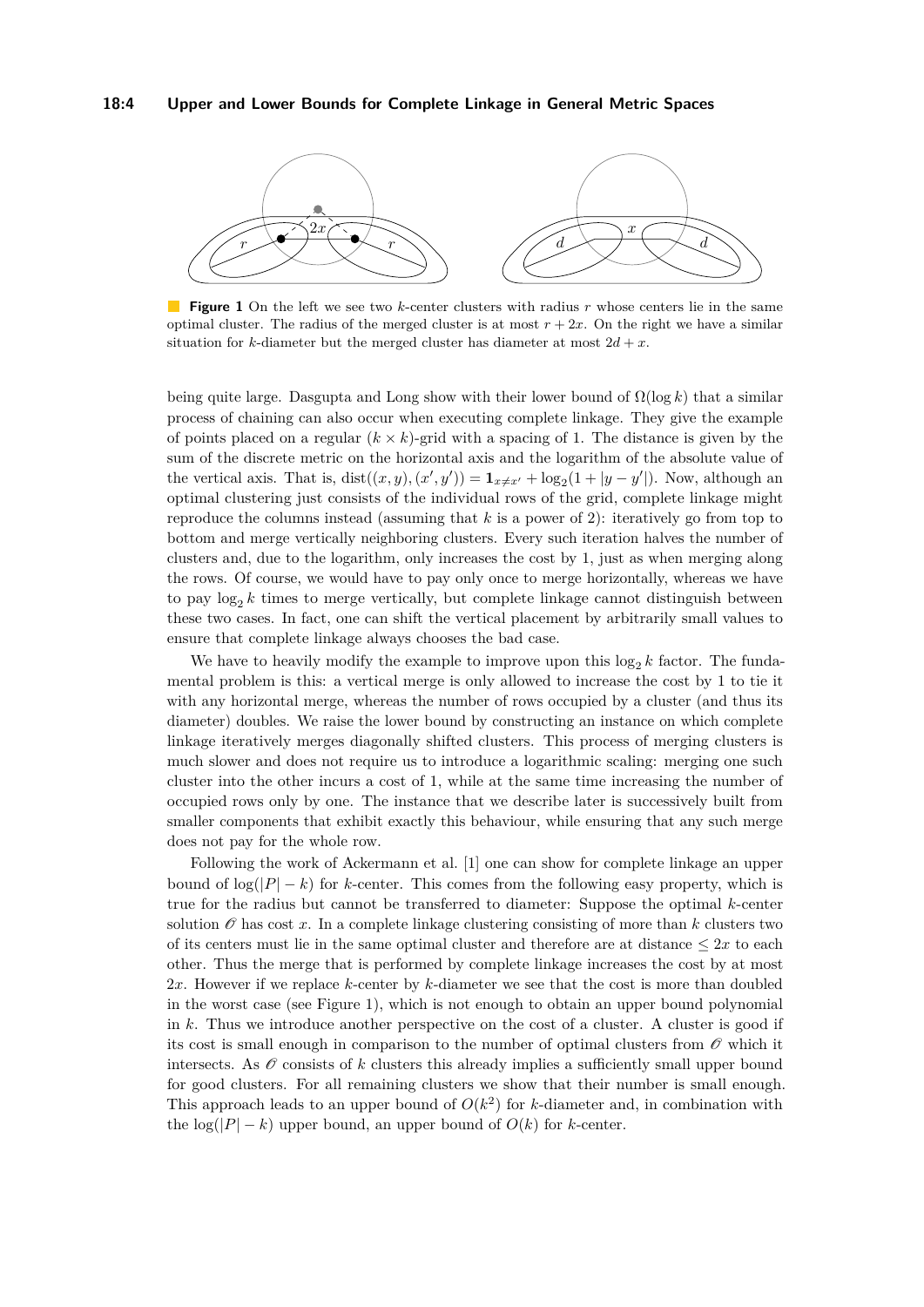# **2 Preliminaries**

Let  $(P, dist)$  be a metric space with *n* points and  $1 \leq k \leq n$ . The *k*-center problem asks for a partition of *P* into *k* clusters  $\mathscr{C} = \{C_1, \ldots, C_k\}$ . The cost of cluster  $C_i$  is given by  $\text{cost}(C_i) = \min_{c \in C_i} \max_{x \in C_i} \text{dist}(x, c)$  while the cost of the clustering  $\mathscr{C}$  is  $\text{cost}(\mathscr{C})$  $\max_{i=1,\ldots,k} \text{cost}(C_i)$  and is to be minimized.

In the *k*-diameter problem we also have to find a partition of P into *k* clusters  $\mathscr{C} =$  $\{C_1, \ldots, C_k\}$  and minimize the overall cost. However, we replace the cost of a cluster  $C_i$ by  $cost(C_i) = \max_{x,y \in C_i} dist(x,y)$ . For both the *k*-center and the *k*-diameter problem we denote by  $\mathscr{O}_k$  an arbitrary but fixed *optimal clustering*.

We study the hierarchical version of the above problems, where we ask for a *k*-clustering  $\mathscr{C}_k$  of *P* for every  $1 \leq k \leq n$ . The clusterings must be *hierarchically compatible*, which means that  $\mathscr{C}_{k-1}$  is obtained from  $\mathscr{C}_k$  by merging two of its clusters, i.e., for all  $2 \leq k \leq n$  there are *A, B* ∈  $\mathscr{C}_k$  such that  $\mathscr{C}_{k-1} = \mathscr{C}_k \setminus \{A, B\} \cup \{A \cup B\}$ . A sequence of such *k*-clusterings  $(\mathscr{C}_k)_{k=1}^n$  is called a *hierarchical clustering*. We say that it is an *α-approximation* if  $cost(\mathscr{C}_k) \leq \alpha \cos(\mathscr{O}_k)$ for all  $1 \leq k \leq n$ . Thus the task is to find a hierarchical clustering which is a good approximation to the optimal solution on every level *k*.

A common class of approaches for computing such hierarchical clusterings are *agglomerative linkage algorithms*. As outlined above, a hierarchical clustering can be computed in a bottom-up fashion, where pairs of clusters are merged successively. Agglomerative linkage procedures do exactly that, with the choice of clusters to be merged at every step given by a linkage function. Such a linkage function maps all possible pairs of disjoint clusters onto  $\mathbb{R}_+$  and the algorithm chooses one pair that minimizes this value: Suppose that we have already constructed  $\mathscr{C}_k$  and are using the linkage function *f*. Then  $\mathscr{C}_{k-1}$  is given by merging a pair  $A \neq B \in \mathscr{C}_k$  with  $f(A, B) = \min_{A' \neq B' \in \mathscr{C}_k} f(A', B')$ . As already stated, the two linkage functions we are interested in are:

Single linkage:  $(A, B) \mapsto \text{dist}(A, B) = \min_{(a, b) \in A \times B} \text{dist}(a, b).$ 

■ Complete linkage:  $(A, B) \mapsto \text{cost}(A \cup B)$ .

To analyze the performance of the respective agglomerative algorithms we often consider the smallest clustering from  $(\mathscr{C}_k)_{k=1}^n$  (in terms of the number of clusters) whose cost does not exceed a given bound. This perspective is already used by Großwendt and Röglin [\[8\]](#page-16-14) and allows a better handling of the cost. For any  $x \geq 0$  let  $t <sub>x</sub> = min\{k \mid \text{cost}(\mathscr{C}_k) \leq x\}$  and set  $\mathscr{H}_x = \mathscr{C}_{t_{\leq x}}$ . Observe that  $\mathscr{H}_x$  is the smallest clustering from  $(\mathscr{C}_k)_{k=1}^n$  with cost at most *x*. Thus it has the useful property that every merge of two clusters in  $\mathcal{H}_x$  results in a clustering of cost more than *x*. Furthermore, for a cluster  $C \subseteq P$  and an optimal *k*-clustering  $\mathcal{O} = \mathcal{O}_k$ we denote by  $\mathscr{O}_C = \{O \in \mathscr{O} \mid O \cap C \neq \emptyset\}$  the set of all optimal *k*-clusters hit by *C*.

# **3 Approximation Guarantee of Single Linkage**

As outlined in [\[6\]](#page-16-0) there are clustering instances where single linkage builds chains yielding the lower bound  $\Omega(k)$  on the approximation factor. We show in [A](#page-16-16)ppendix A that this is the worst case scenario, as in fact single linkage computes an *O*(*k*)-approximation for hierarchical *k*-center/*k*-diameter.

**• Theorem 1.** Let  $(\mathscr{C}_k)_{k=1}^n$  be the hierarchical clustering computed by single linkage on  $(P, dist)$  *and let*  $\mathcal{O}_k$  *be an optimal clustering for k-center or k-diameter, respectively. We have for all*  $1 \leq k \leq n$ 

1.  $\cos(\mathscr{C}_k) \leq (2k+2) \cdot \cos(\mathscr{O}_k)$  *for the k-center cost* 

**2.**  $\text{cost}(\mathscr{C}_k) \leq 2k \cdot \text{cost}(\mathscr{O}_k)$  *for the k-diameter cost.*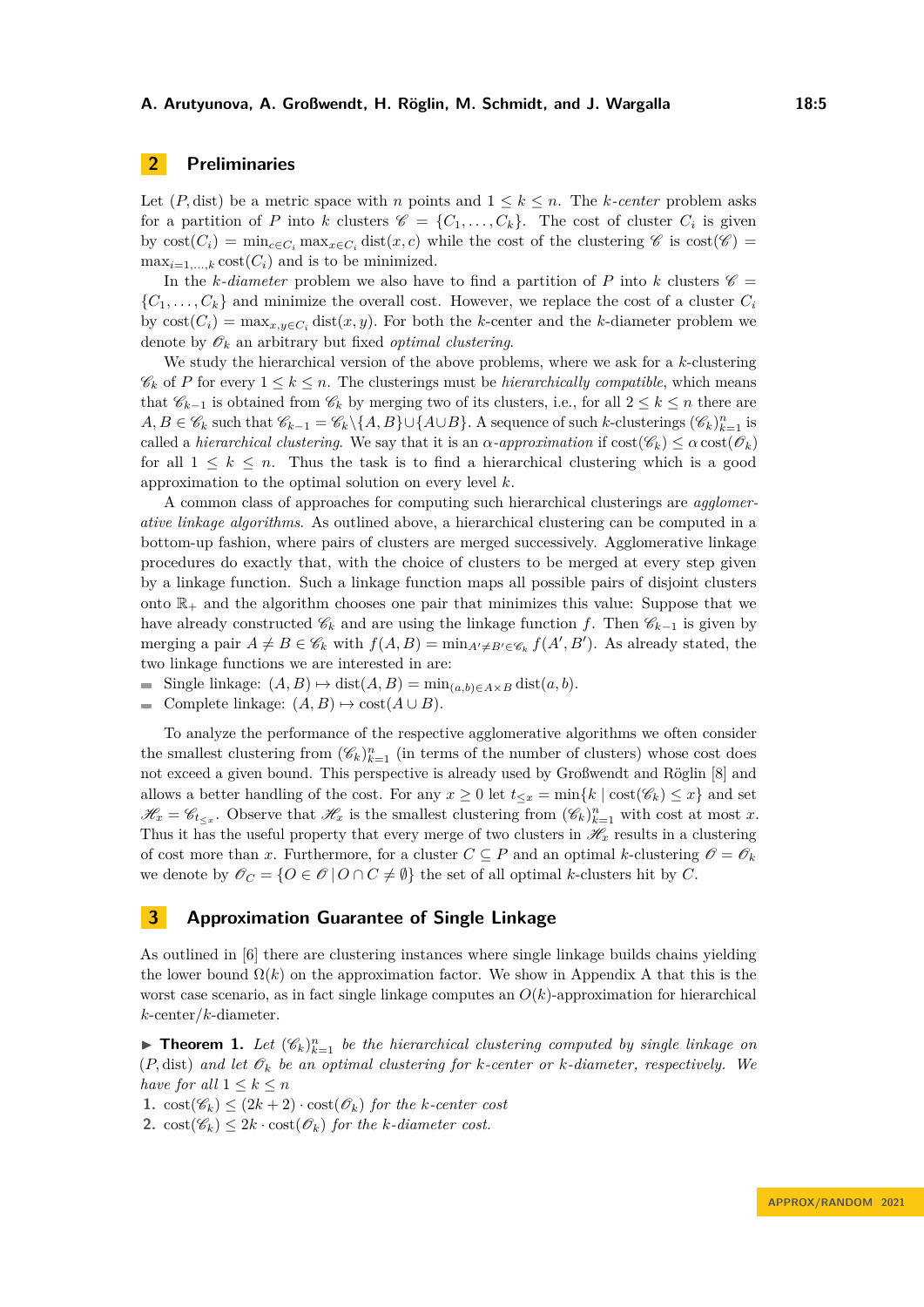<span id="page-5-0"></span>

**Figure 2** The progression of the first 5 components  $K_1, \ldots, K_5$ . The gray sets indicate points on the same level and form the optimal clusters. When analyzing the instance for the radius, the encircled points in the  $K_2$  and  $K_4$  component indicate their optimal centers.

# **4 Lower Bounds for Complete Linkage**

In the following we show that complete linkage performs asymptotically as bad as single linkage in the worst case. That is, for every  $k \in \mathbb{N}$  we provide an instance  $P_k$  on which the diameter and radius of a *k*-clustering computed by complete linkage is off by a factor of  $\Omega(k)$ from the cost of an optimal solution. This improves upon the previously known lower bound of  $\Omega(\log_2(k))$  established by Dasgupta and Long. Recall from the introduction that one of the big problems preventing an improved lower bound was that any horizontal merge already paid for all the involved rows. As such, for the worst case, one was only allowed to merge vertically, but this can be done at most  $log_2(k)$  times. We improve upon this by inductively constructing an instance from smaller components that are diagonally shifted to produce bigger ones. Merging two such diagonally shifted components incurs an additional cost of 1, while ensuring at the same time that this does not pay for any future merges of parallel components.

A *k*-component  $K_k = (G_k, \phi_k)$  is a combination of a graph  $G_k = (V_k, E_k)$  and a mapping  $\phi_k: V_k \to \{1, \ldots, k\}$ . The mapping is necessary for the construction of the component and later on determines an optimal *k*-clustering on  $P_k$ . We refer to  $\phi_k(x)$  as the *level* of *x*. The other part of the component is an undirected graph  $G_k$ , referred to as a  $k$ -graph, on  $2^{k-1}$ points with edge weights in N that describe the distances between the levels.

The 1-component  $K_1$  consists of a single point *x* with  $\phi_1(x) = 1$ . All higher components are constructed inductively from this 1-component. Given the (*k* − 1)-component *Kk*−<sup>1</sup> we construct  $K_k$  as follows: Let  $K_{k-1}^{(0)}$  $\binom{(0)}{k-1}$  and  $K_{k-1}^{(1)}$  $\binom{1}{k-1}$  be two copies of the  $(k-1)$ -component  $K_{k-1}$ . For the *k*-graph  $G_k$  we first take the disjoint union of the graphs  $G_{k-1}^{(0)}$  $G_{k-1}^{(0)}$  and  $G_{k-1}^{(1)}$  $\frac{(1)}{k-1}$ . This already yields all the points of  $G_k$ . For the *k*-mapping  $\phi_k$  we set  $\phi_k(x) = \phi_k^{(i)}$  $y_{k-1}^{(i)}(x) + i$ for  $x \in V(G_{k-1}^{(i)})$  $(k<sup>i</sup>)$  ⊂ *V*( $G<sub>k</sub>$ ). That is, in the first copy the levels stay the same, whereas in the second all levels are shifted by 1. Finally, to complete  $G_k$ , we add one edge of weight *k* − 1 from the unique point  $s \in V(G_k)$  with  $\phi_k(s) = 1$  to the unique point  $t \in V(G_k)$  with  $\phi_k(t) = k$ . The progression of the first five components is given in Figure [2.](#page-5-0)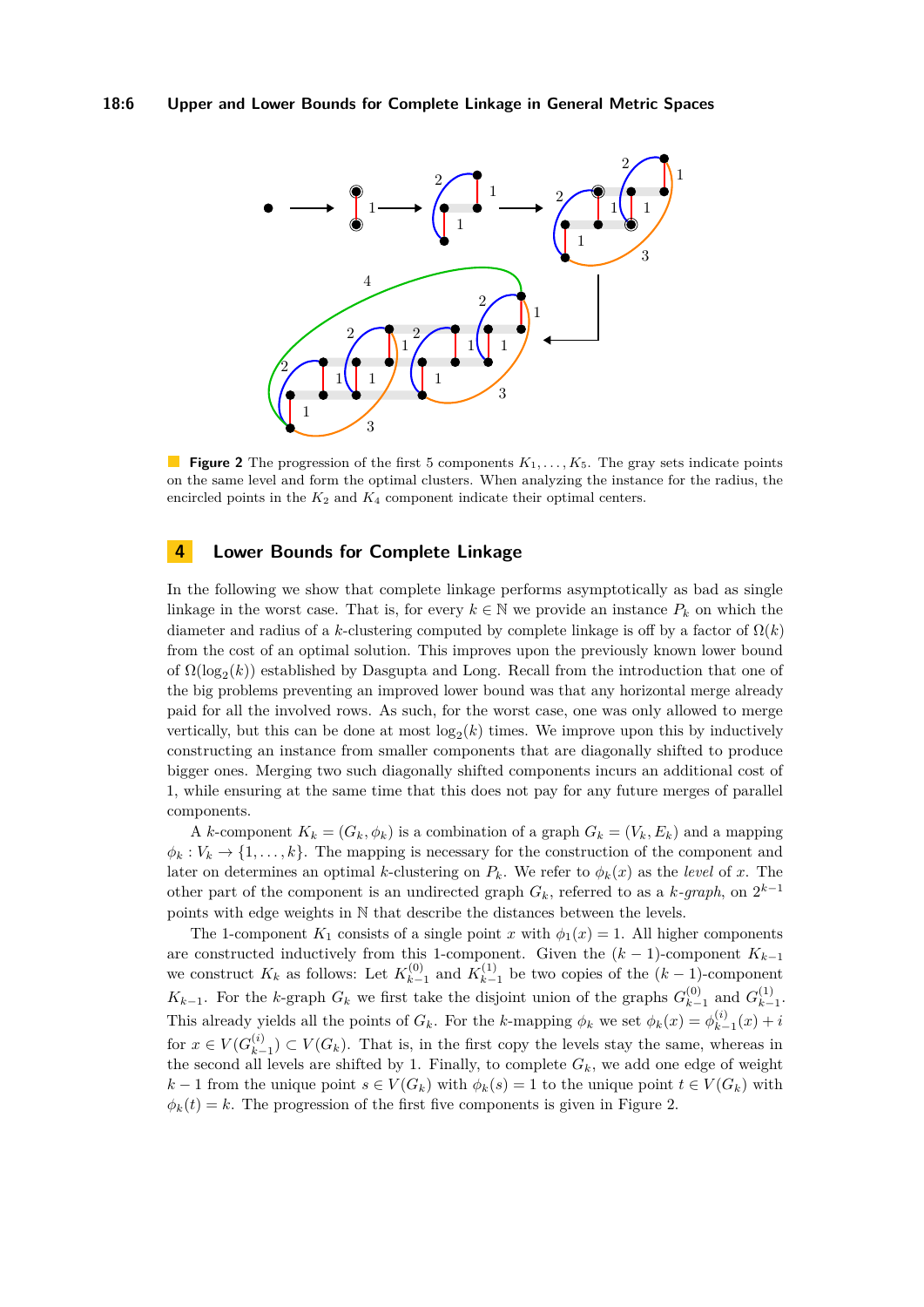The instance  $P_k$  is now constructed from the *k*-component as follows: Let  $K_k^{(1)}$  $K_k^{(1)}, \ldots, K_k^{(k+1)}$ be  $k+1$  copies of  $K_k$ . Take the disjoint union of the corresponding *k*-graphs  $G_k^{(1)}$  $G_k^{(1)}, \ldots, G_k^{(k+1)}$ and connect them by adding edges  $\{x, y\}$  of weight 1 for every two points  $x \in V(G_k^{(i)})$  $\binom{v}{k}$  and  $y \in V(G_k^{(j)})$  $\binom{(j)}{k}$  with  $\phi_k^{(i)}$  $\phi_k^{(i)}(x) = \phi_k^{(j)}$  $k^{(j)}(y)$ . Note that the sets of points from the same level constitute cliques of diameter and radius 1 and form an optimal solution of cost 1. To simplify notation we omit the indices and write  $\phi_k(x)$  to denote the level of a point  $x \in V(G_k^{(j)})$  $\binom{(J)}{k} \subset V(P_k)$ . The distance between two points in  $V(P_k)$  is given by the length of a shortest path.

Let  $(\mathscr{C}_{k'})_{k'=1}^n$  be the clustering produced by complete linkage on  $(V(P_k), \text{dist})$  minimizing the radius or diameter. Recall that  $\mathscr{C}_{k'-1}$  arises from  $\mathscr{C}_{k'}$  by merging two clusters  $A, B \in \mathscr{C}_{k'}$ that minimize the radius or diameter of  $A \cup B$ . Remember that  $t \leq x = \min\{k' \mid \text{cost}(\mathscr{C}_{k'}) \leq x\}$ and that  $\mathcal{H}_x = \mathcal{C}_{t \leq x}$  denotes the smallest clustering with cost smaller or equal to *x*. We show in the following two subsections that  $\mathcal{H}_{k-1}$  consists exactly of the  $k+1$  different *k*-graphs that make up the instance resulting in the following theorem.

<span id="page-6-2"></span>▶ **Theorem 2.** For every  $k \in \mathbb{N}$  there exists an instance  $(V(P_k), \text{dist})$  on which complete *linkage, minimizing either diameter or radius, computes a solution of diameter k or radius*  $\frac{k}{2}$ , respectively, whereas the cost of an optimal solution is 1.

# **4.1 A Lower Bound for Diameter-Based Cost**

We start with the analysis for diameter-based costs and after that move on to radius-based costs.

<span id="page-6-0"></span>▶ **Lemma 3.** *The distance between two points*  $x, y \in V(P_k)$  *is at least as big as the difference*  $\int$ *in levels*  $|\phi_k(x) - \phi_k(y)|$ .

**Proof.** By the inductive construction of the components, an edge of weight *w* can cross at most *w* levels. Hence the distance between *x* and *y* is at least  $|\phi_k(x) - \phi_k(y)|$ .

Consider an  $\ell$ -graph  $G_{\ell}$ . Instead of talking about the cluster  $V(G_{\ell})$  in  $(V(P_k),$  dist) we slightly abuse our notation and see  $G_{\ell}$  as a cluster with  $cost(G_{\ell}) = max_{x,y \in V(G_{\ell})} dist(x,y)$ , i.e., the diameter of  $V(G_\ell)$ . Using the previous lemma we can show inductively that the diameter of any  $\ell$ -graph in  $P_k$  is  $\ell - 1$ .

<span id="page-6-1"></span>▶ **Lemma 4.** Let  $G_{\ell}$  be an  $\ell$ -graph contained in  $P_k$ . We have  $cost(G_{\ell}) = \ell - 1$ .

**Proof.** We prove the upper bound  $\text{cost}(G_\ell) \leq \ell - 1$  by induction. The 1-graphs are points and so the claim follows trivially for  $\ell = 1$ . Assume now that we have shown the claim for *ℓ* − 1. Let *s*, *t* ∈ *V*( $G_{\ell}$ ) be points such that dist(*s*, *t*) = cost( $G_{\ell}$ ). If these points lie in the same graph, say  $G_{\ell}^{(0)}$  $\binom{0}{\ell-1}$ , of the two  $(\ell-1)$ -graphs  $G^{(0)}_{\ell-}$  $\binom{0}{\ell-1}$  and  $G_{\ell-}^{(1)}$  $\binom{1}{\ell-1}$  that make up  $G_{\ell}$ , then

$$
cost(G_{\ell}) = dist(s, t) \le cost(G_{\ell-1}^{(0)}) \le \ell - 2 < \ell - 1
$$

by induction and we are done. Otherwise we may assume that  $s \in V(G_{\ell-}^{(0)})$  $\binom{0}{\ell-1}$  and *t* ∈ *V*( $G_{\ell-}^{(1)}$  $\binom{1}{\ell-1}$ . This leaves us with another case analysis. If *s* is the unique point with level 1 and *t* is the unique point in level  $\ell$  in  $G_{\ell}$  then we are again done, since by construction there exists an edge between *s* and *t* of weight  $\ell-1$ . Otherwise one of *s* or *t* must share a level with a point not in the same  $(\ell-1)$ -graph as themselves. Without loss of generality we may assume that *s* lies in the same level as some  $u \in V(G_{\ell-}^{(1)})$  $\binom{1}{\ell-1}$ . By induction dist $(u, t) \leq \ell - 2$  and so

$$
cost(G_{\ell}) = dist(s, t) \leq dist(s, u) + dist(u, t) \leq 1 + \ell - 2 = \ell - 1.
$$

This concludes the proof of the upper bound  $cost(G_{\ell}) \leq \ell - 1$ .

To see the lower bound  $cost(G_{\ell}) \geq \ell-1$ , we apply Lemma [3](#page-6-0) to the unique point *s* with level 1 and the unique point *t* with level  $\ell$  in  $G_{\ell}$ . This shows that  $cost(G_{\ell}) \geq dist(s, t) \geq \ell - 1$ .  $\blacktriangleleft$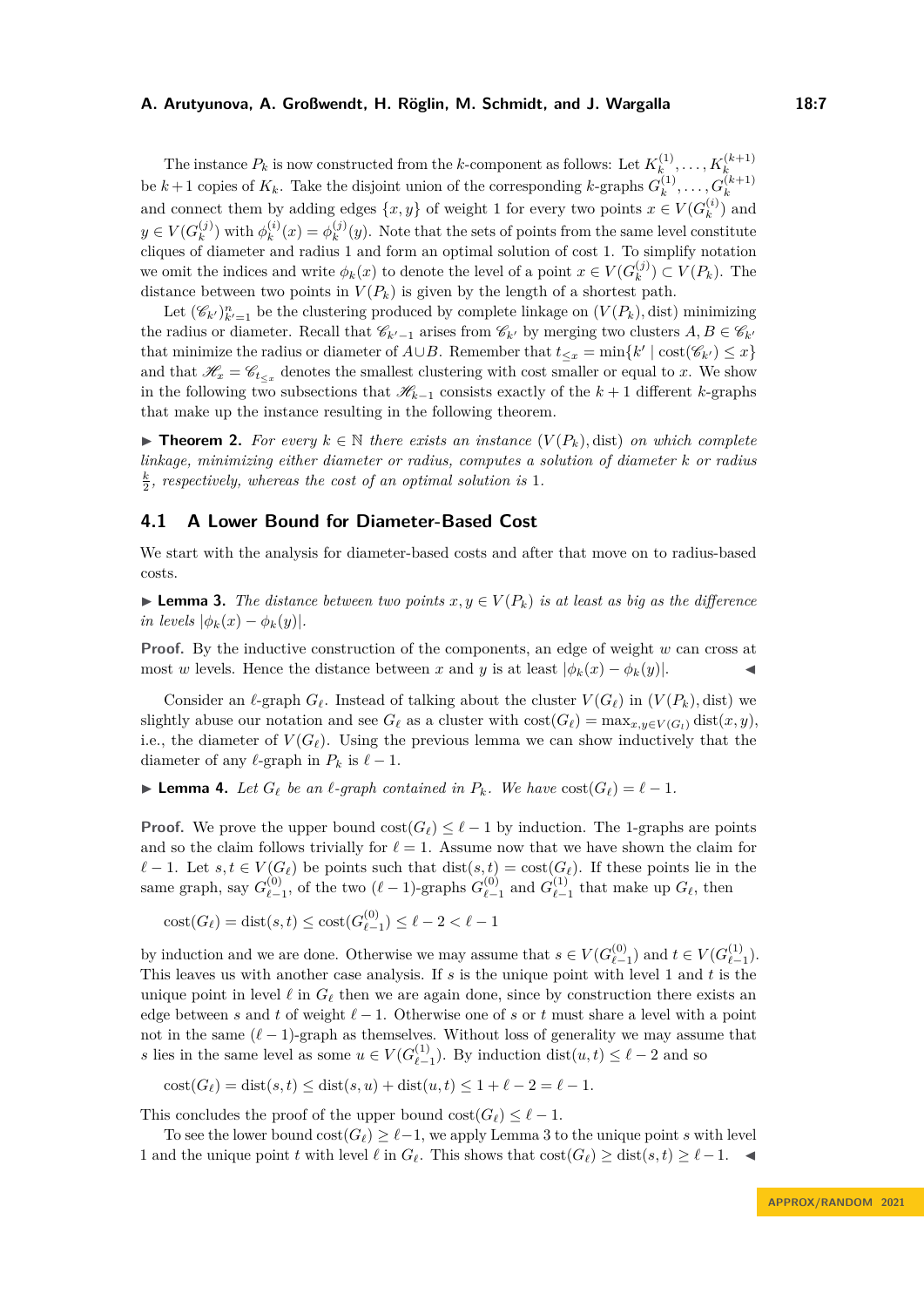#### **18:8 Upper and Lower Bounds for Complete Linkage in General Metric Spaces**

The goal now is to show that complete linkage actually reconstructs these graphs as clusters. We already computed the cost of an *ℓ*-graph and now it is left to observe that merging two *ℓ*-graphs costs at least *ℓ*.

<span id="page-7-0"></span> $\blacktriangleright$  **Lemma 5.** *Complete linkage might merge clusters on*  $(V(P_k),$  dist) *in such a way that for*  $all \ell \leq k$ , the clustering  $\mathcal{H}_{\ell-1}$  consists exactly of the  $\ell$ -graphs that make up  $P_k$ .

**Proof.** We again prove the claim by induction. Complete linkage always starts with every point in a separate cluster. Since those are exactly the 1-graphs and any merge costs at least 1, the claim follows for  $\ell = 1$ . Suppose now that  $\mathcal{H}_{\ell-1}$  consists exactly of the  $\ell$ -graphs of the instance. Since we are dealing with integer weights, any new merge increases the cost by at least 1 and so we may merge all pairs of  $\ell$ -graphs that form the  $(\ell + 1)$ -graphs. These are cheapest merges as they altogether increase the cost from  $\ell - 1$  to  $\ell$  (see Lemma [4\)](#page-6-1). To finish the proof we are left to show that at this point there are no more free merges left. Take any two  $(\ell + 1)$ -graphs  $G_{\ell+1} \neq G'_{\ell+1}$  contained in the current clustering. If they do not exactly cover the same levels, then the distance between the point in the lowest level to the point in the highest level is strictly more than *ℓ* by Lemma [3.](#page-6-0) Hence, we can assume that they share the same levels, say level  $\lambda$  up to level  $\ell + \lambda$ . Denote by *s* the unique point in  $V(G_{\ell+1})$ with  $\phi_k(s) = \lambda$  and by *t* the unique point in  $V(G'_{\ell+1})$  with  $\phi_k(t) = \ell + \lambda$ . A shortest path connecting *s* and *t* must contain an edge  $\{u, w\}$  with  $u \in V(G_{\ell+1})$  and  $w \in V(P_k) \setminus V(G_{\ell+1})$ . Such an edge either weights at least  $\ell + 1$  or weights 1 and connects points in the same level, i.e.,  $\phi_k(u) = \phi_k(w)$ . In the first case we directly obtain  $dist(s,t) \geq \ell + 1$ . In the second case we use Lemma [3](#page-6-0) and obtain

$$
dist(s,t) = dist(s, u) + dist(u, w) + dist(w, t)
$$
  
\n
$$
\geq |\phi_k(s) - \phi_k(u)| + 1 + |\phi_k(w) - \phi_k(t)|
$$
  
\n
$$
= |\phi_k(s) - \phi_k(t)| + 1
$$
  
\n
$$
= \ell + 1.
$$

It follows that  $\mathcal{H}_{\ell}$  consists exactly of the  $(\ell + 1)$ -graphs that make up  $P_k$ .

**Proof of Theorem [2](#page-6-2)** (diameter). Lemma [5](#page-7-0) shows that  $\mathcal{H}_{k-1}$  can consist of all the *k*-graphs that make up  $P_k$ . There are exactly  $k+1$  of them and so there is one merge remaining to get a *k*-clustering. By definition of  $\mathcal{H}_{k-1}$ , this last merge increases the cost by at least 1 and so the *k*-clustering produced by complete linkage costs at least *k*, whereas the optimal clustering consisting of the  $k$  individual levels costs 1.

#### **4.2 A Lower Bound for Radius-Based Costs**

We show that the instance  $(V(P_k),$  dist) also yields a lower bound of  $k/2$  for radius-based costs. This requires some additional work, as we now also have to keep track of the centers that induce an optimal radius. For an  $\ell$ -graph  $G_{\ell}$  we again slightly abuse the notation and talk about  $G_{\ell}$  as a cluster with  $\cos(f) = \min_{c \in V(G_{\ell})} \max_{x \in V(G_{\ell})} \text{dist}(c, x)$ , the radius of  $V(G_{\ell}).$ 

To prove Lemma [6](#page-7-1) we show that there is a point in  $P_k$  for which the following holds:

For all but one of the  $\ell$ -graphs that constitute  $G_{2\ell}$  we can find a point that we can reach  $\sim$ by an edge of weight 1. Since the diameter of these graphs is  $\ell - 1$ , this is sufficient.

<span id="page-7-1"></span>The remaining  $\ell$ -graph lies in the same  $(\ell + 1)$ -graph as our point and so we are again m. done by considering the diameter. Also there are no points that induce a smaller radius, since the diameter of  $G_{2\ell}$  is already  $2\ell - 1$ .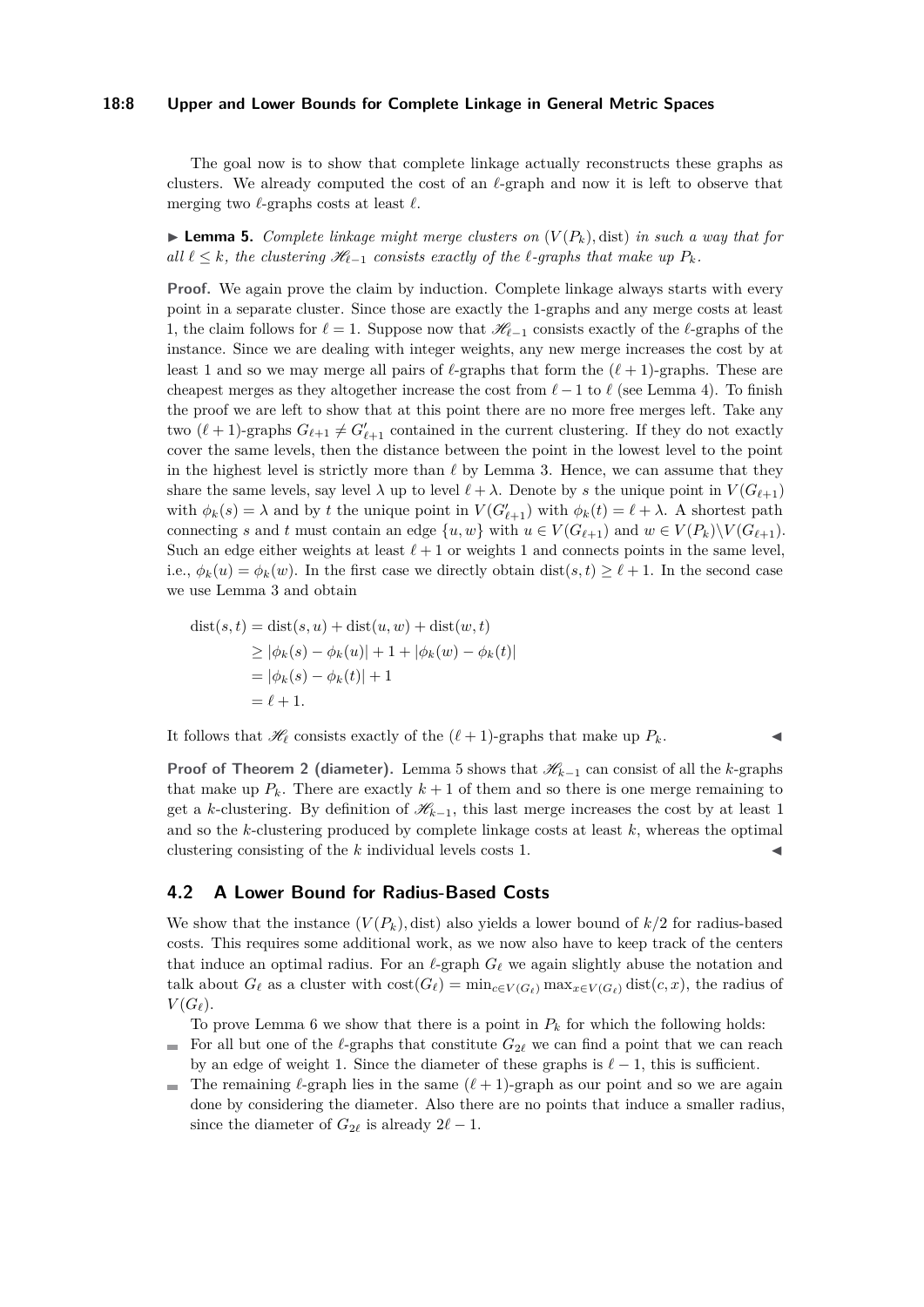**Example 6.** Let  $G_{2\ell}$  be any of the  $2\ell$ -graphs that constitute  $P_k$  for  $1 \leq \ell \leq \frac{k}{2}$  arbitrary. *Then it holds that*  $\text{cost}(G_{2\ell}) = \ell$  *and furthermore, all optimal centers that induce this cost are themselves already contained in G*2*<sup>ℓ</sup> (and not in any other* 2*ℓ-graph).*

**Proof.** By Lemma [4](#page-6-1) we know that the diameter of  $G_{2\ell}$  is  $2\ell-1$ . Thus the radius of  $G_{2\ell}$  is at least  $\ell$ . To show the upper bound of  $\ell$  suppose that  $G_{2\ell}$  covers the levels  $\lambda$  up to  $\lambda + 2\ell - 1$ in *P<sub>k</sub>*. Consider the unique  $(\ell + 1)$ -graph  $H_{\ell+1}$  contained in  $G_{2\ell}$  covering the levels  $\lambda + \ell - 1$ to  $\lambda + 2\ell - 1$ . Let *c* be the unique point in  $H_{\ell+1}$  with level  $\lambda + \ell - 1$ . By Lemma [4](#page-6-1) the diameter of  $H_{\ell+1}$  is  $\ell$ , so any point in  $H_{\ell+1}$  is at distance  $\leq \ell$  to *c*. Consider now a point  $x \in V(G_{2\ell})\backslash V(H_{\ell+1})$  and the  $\ell$ -graph  $H_{\ell}$  containing *x*. We claim that  $H_{\ell}$  contains a point *y* with level  $\lambda + \ell - 1$ . If this is not true then  $H_{\ell}$  covers the levels  $\lambda + \ell$  up to  $\lambda + 2\ell - 1$  and therefore also contains the unique point in  $G_{2\ell}$  with level  $\lambda + 2\ell - 1$ . This is not possible as the unique point in  $G_{2\ell}$  with level  $\lambda + 2\ell - 1$  is already contained in  $H_{\ell+1}$ . So using that the diameter of  $H_\ell$  is  $\ell - 1$  and  $\phi_k(c) = \phi_k(y)$  we obtain

 $dist(c, x) \leq dist(c, y) + dist(y, x) \leq 1 + (\ell - 1) = \ell.$ 

Now we prove that all optimal centers must be contained in  $G_{2\ell}$ . For all points  $c \in$  $V(P_k)\setminus V(G_{2\ell})$  we have to show that  $\max_{x'\in V(G_{2\ell})} \text{dist}(c, x') \geq \ell + 1$ . Suppose that  $\phi_k(c) \leq$  $\lambda + \ell - 1$ . Let *x* be the unique point in  $G_{2\ell}$  with level  $\lambda + 2\ell - 1$ , we claim that dist(*c*, *x*)  $\geq \ell + 1$ . Consider a shortest path between c and x and let  $\{u, w\}$  be an edge on this path with  $u \in V(P_k) \setminus V(G_{2\ell})$  and  $w \in V(G_{2\ell})$ . By construction  $\{u, w\}$  either weights at least 2 $\ell$  in which case

dist $(c, x) \geq 2\ell \geq \ell + 1$ 

or it weights 1 and  $\phi_k(u) = \phi_k(w)$ , so

$$
dist(c, x) = dist(c, u) + dist(u, v) + dist(v, x)
$$
  
\n
$$
\geq |\phi_k(c) - \phi_k(u)| + 1 + |\phi_k(w) - \phi_k(x)|
$$
  
\n
$$
= |\phi_k(c) - \phi_k(x)| + 1
$$
  
\n
$$
\geq \ell + 1.
$$

In case  $\phi_k(c) \geq \lambda + \ell$  we can prove analogously that  $dist(c, y) \geq \ell + 1$  for the unique point *y* in  $G_{2\ell}$  with level  $\lambda$ . This finishes the proof.

Now we make sure that complete linkage completely reconstructs these components. In particular we show that merging 2*ℓ*-graphs which cover the same levels increases the cost of our solution. Here we make use of the fact that sets of optimal centers for any pair of 2*l*-graphs do not intersect. Lemma [7](#page-8-0) ensures that the cost indeed increases.

<span id="page-8-0"></span> $\blacktriangleright$  **Lemma 7.** Let  $C, D$  be two subsets of  $V(P_k)$  with  $cost(C) = cost(D)$ . Let  $Z(C)$  and  $Z(D)$  *denote the set of all optimal centers for C respectively D.* If  $Z(C) \cap Z(D) = \emptyset$  *then*  $cost(C \cup D) > cost(C)$ .

**Proof.** Let  $x \in V(P_k)$ . Since  $Z(C) \cap Z(D) = \emptyset$  this point can be an optimal center for at most one of the sets. Assume without loss of generality that  $x \notin Z(D)$ . We have

$$
\max_{y \in C \cup D} \text{dist}(y, x) \ge \max_{y \in D} \text{dist}(y, x) > \text{cost}(D) = \text{cost}(C)
$$

So we have for all  $x \in V(P_k)$  that  $\max_{y \in C \cup D} \text{dist}(y, x) > \text{cost}(C)$  which proves the lemma.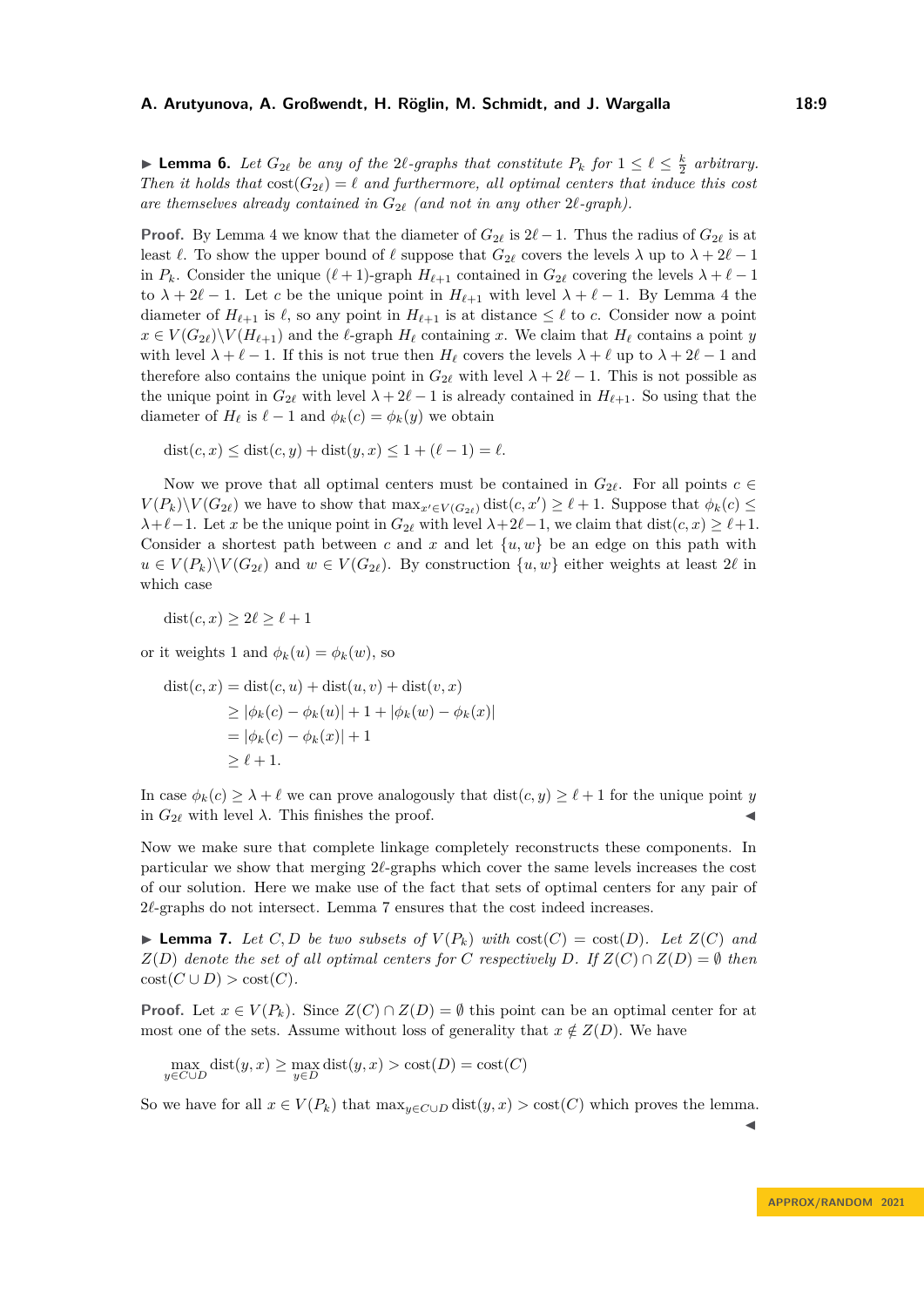#### **18:10 Upper and Lower Bounds for Complete Linkage in General Metric Spaces**

Now, with this we can prove that the merging behavior of complete linkage reconstructs our components. Observe that Theorem [2](#page-6-2) is an immediate consequence of Corollary [8.](#page-9-0)

<span id="page-9-0"></span> $\triangleright$  **Corollary 8.** *Complete linkage might merge clusters in*  $(V(P_k), dist)$  *in such a way, that for*  $1 \leq \ell \leq \frac{k}{2}$ , the clustering  $\mathcal{H}_{\ell}$  consists exactly of the 2 $\ell$ -graphs that make up  $P_k$ .

**Proof.** The proof is an analogous induction to Lemma [5.](#page-7-0) Consider the case  $\ell = 1$ . The first merge increases the cost to 1. Observe by Lemma [6](#page-7-1) that the cost of a 2-graph is 1. Furthermore, the same lemma shows that the sets of optimal centers for any pair of 2-graphs do not intersect and so, as shown in Lemma [7](#page-8-0) any further merge necessarily has to increase the cost. Hence  $\mathcal{H}_1$  consists exactly of the 2-graphs.

Assume now that the claim holds for  $\mathcal{H}_{\ell}$ . The induction step works essentially the same as the base case. Any merge will increase the cost of the solution by at least 1 by definition of  $\mathcal{H}_{\ell}$  and so we might as well merge all 2*ℓ*-graphs that together compose a  $(2\ell+2)$ -graph as this is a cheapest choice (Lemma [6\)](#page-7-1). Furthermore, any additional merge would increase the cost to at least  $\ell + 2$  (again by Lemma [7\)](#page-8-0) and so  $\mathcal{H}_{\ell+1}$  consist of the  $(2\ell + 2)$ -graphs.

Notice that in our analysis we decided which clusters will be merged by complete linkage whenever it has to choose between two merges of the same cost. However with some adjustments on the instance  $P_k$  we can show a lower bound of  $\Omega(k)$  for both, diameter and radius, for any behavior of complete linkage on ties. For more details we refer to Appendix [B.](#page-18-0)

# **5 An Upper Bound for Complete Linkage**

Even though complete linkage is often used when it comes to computing a hierarchical clustering, there are no known non-trivial upper bounds for its approximation guarantee in general metric spaces, to the best of the authors' knowledge. We give an upper bound for complete linkage for hierarchical *k*-center and hierarchical *k*-diameter.

# **5.1 An Upper Bound for Radius-Based Cost**

We show that the approximation ratio of the radius of any *k*-clustering  $\mathscr{C}_k$  produced by complete linkage relative to an optimal *k*-center clustering is in *O*(*k*).

<span id="page-9-1"></span>**Find 19.** Let  $(\mathscr{C}_k)_{k=1}^n$  be the hierarchical clustering computed by complete linkage on (*P*, dist) *optimizing the radius. For all*  $1 \leq k \leq n$  *the radius*  $cost(\mathscr{C}_k)$  *is upper bounded by*  $O(k) \cos(\mathcal{O}_k)$ , where  $\mathcal{O}_k$  *is an optimal k-center clustering.* 

To simplify the notation we fix an arbitrary *k* and assume that the optimal *k*-clustering  $\mathscr{O} = \mathscr{O}_k$  has cost  $\cos(\mathscr{O}) = \frac{1}{2}$ . The latter is possible without loss of generality by scaling the metric appropriately.

We split the proof of Theorem [9](#page-9-1) into two parts. In the first, we derive a crude upper bound for the increasing cost of clusterings produced during the execution of complete linkage. This part follows the work of Ackermann et al. [\[1\]](#page-16-13), who use the same bound to estimate the cost of some few merge steps. Proposition [12](#page-10-0) shows that the difference in cost between  $\mathscr{C}_k$  and  $\mathscr{C}_t$  for  $t > k$  is at most  $\lceil \log(t - k) \rceil + 1$ . That is,  $\cos(t \mathscr{C}_k) \leq \lceil \log(t - k) \rceil + 1 + \cos(t \mathscr{C}_t)$  holds for all  $1 \leq k < t \leq n$ . A clustering  $\mathscr{C}_t$  whose cost we can estimate directly (i.e. without refering to any other clustering) thus yields a proper upper bound for  $\cos(\mathscr{C}_k)$ . Ideally, this clustering should consist of relatively few clusters (so that  $\lceil \log(t - k) \rceil$  is small), while at the same time not being too expensive. Of course, however, these criteria oppose each other. Naively choosing the initial clustering  $\mathscr{C}_t = \mathscr{C}_n$  is not good enough. Although its cost is minimal, the number of clusters is too high, only yielding an upper bound of  $\cos(\mathscr{C}_k) \leq \lceil \log(n-k) \rceil + 1$ . In the second part of the proof we thus set out to find a different clustering to start from.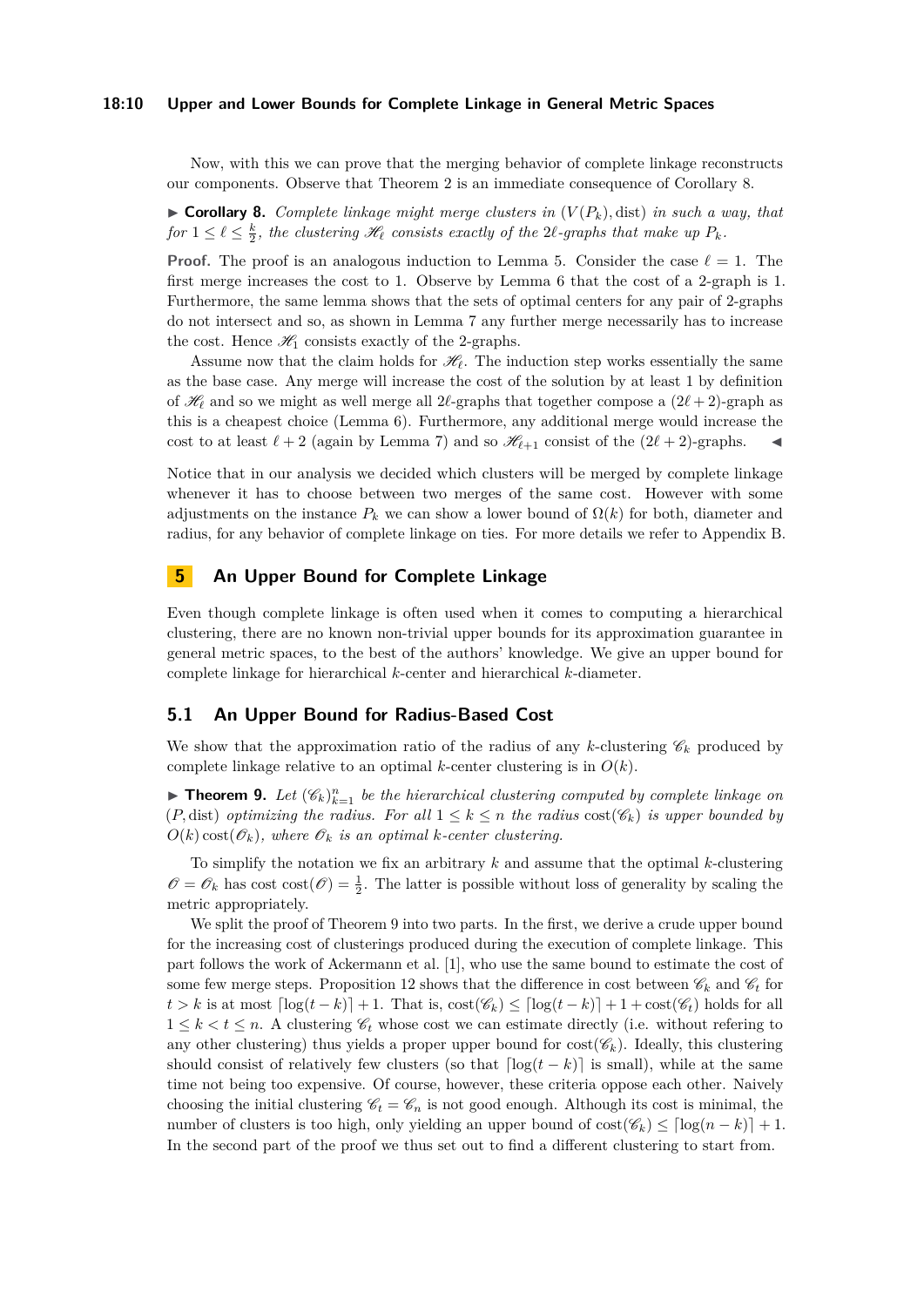#### **Part 1: An estimate of the relative difference in cost**

When dealing with radii, any merge done by complete linkage previous to reaching a *k*clustering increases the cost by at most  $2 \cot(\mathcal{O}) = 1$  (Figure [1\)](#page-3-0). This is due to the fact that the centers of two of those clusters are contained in the same optimal cluster.

We show that complete linkage clusterings at times  $t_{\leq x}$  and  $t_{\leq x+1}$  can have at most *k* clusters in common. All other clusters from  $\mathcal{H}_x$  are merged in  $\mathcal{H}_{x+1}$ .

<span id="page-10-2"></span>▶ **Lemma 10.** For all  $x ≥ 0$  the clustering  $\mathcal{H}_{x+1}$  contains at most *k* clusters of cost at most *x.* In particular, it holds that  $|\mathcal{H}_{x+1} \cap \mathcal{H}_x| \leq k$ *.* 

**Proof.** Assume on the contrary that there exist  $k+1$  pairwise different clusters  $D_1, \ldots, D_{k+1}$ at time  $t \leq x+1$  of cost at most *x*. Denote by  $d_i \in D_i$  a point that induces the smallest radius, i.e.  $\text{cost}(D_i) = \max_{d \in D_i} \text{dist}(d, d_i)$  for all *i*. Then two of these points, say  $d_1$  and  $d_2$ , have to be contained in the same optimal cluster  $O \in \mathscr{O}$ . Hence, we know that

$$
cost(D_1 \cup D_2) \le 1 + \max_{i \in \{1,2\}} cost(D_i) \le 1 + x
$$

because  $dist(d_1, d_2) \leq 2\cos(t) \leq 2\cos(t) = 1$  and  $\cos(t) = x$  for  $i = 1, 2$ . This contradicts the definition of  $\mathcal{H}_{x+1}$ , as  $D_1$  and  $D_2$  can still be merged without pushing the  $\cosh$  beyond  $x + 1$ .

With this we can upper bound  $|\mathcal{H}_{x+i}|$  in terms of  $|\mathcal{H}_x|$  for all  $i \in \mathbb{N}$ . The proof of Corollary [11](#page-10-1) can be found in Appendix [C.](#page-21-0)

<span id="page-10-1"></span>▶ **Corollary 11.** *For all*  $i \in \mathbb{N}_+$  *and*  $x \geq 0$  *it holds that*  $|\mathcal{H}_{x+i}| \leq k + \frac{1}{2^i}(|\mathcal{H}_x| - k)$ *.* 

<span id="page-10-0"></span>▶ **Proposition 12.** *For all*  $k < t \leq n$  *it holds that*  $cost(\mathscr{C}_k) \leq \lceil log(t - k) \rceil + 1 + cost(\mathscr{C}_t)$ *.* 

**Proof.** Let  $x = \text{cost}(\mathscr{C}_t)$ , so that  $\mathscr{H}_x$  consists of at most *t* clusters. Applying Corollary [11](#page-10-1) with  $i = \lfloor \log(t - k) \rfloor + 1$  then shows that

$$
|\mathcal{H}_{x+i}| < k + \frac{1}{t-k}(|\mathcal{H}_x| - k) \leq k + 1.
$$

That is,  $\mathcal{H}_{x+i}$  emerges from  $\mathcal{C}_k$  by merging some (or none) of its clusters and we can conclude that  $\text{cost}(\mathscr{C}_k) \leq \text{cost}(\mathscr{H}_{x+i}) \leq x + i = \text{cost}(\mathscr{C}_t) + \lfloor \log(t - k) \rfloor + 1.$ 

#### **Part 2: A cheap clustering with few clusters**

Suppose that there exists a complete linkage clustering  $\mathscr{C}_t$  for some  $t > k$  with  $t \in O(2^k)$ clusters and  $\text{cost}(\mathscr{C}_t) \in O(k)$ . Then applying Proposition [12](#page-10-0) shows that

$$
\mathrm{cost}(\mathscr{C}_k) \in \log(O(2^k)) + 1 + O(k) = O(k) = O(k) \, \mathrm{cost}(\mathscr{O})
$$

and Theorem [9](#page-9-1) is proven (recall that  $\cos(\mathcal{O}) = \frac{1}{2}$ ). We show that  $\mathcal{C}_t = \mathcal{H}_{4k+2}$  is a sufficiently good choice. To estimate the size of  $\mathcal{H}_{4k+2}$ , we distinguish between active and inactive clusters. Remember that  $\mathscr{O}_C = \{O \in \mathscr{O} \mid O \cap C \neq \emptyset\}$  is the set of optimal clusters hit by *C*.

▶ **Definition 13.** We call a cluster  $C \in \mathcal{H}_x$  active, if  $\text{cost}(C) \leq 4 \cdot |\mathcal{O}_C|$ , or if there exists an *active cluster*  $C' \in \mathcal{H}_{x-1}$  *such that*  $\mathcal{O}_C \subseteq \mathcal{O}_{C'}$ *. Otherwise, C is called* inactive.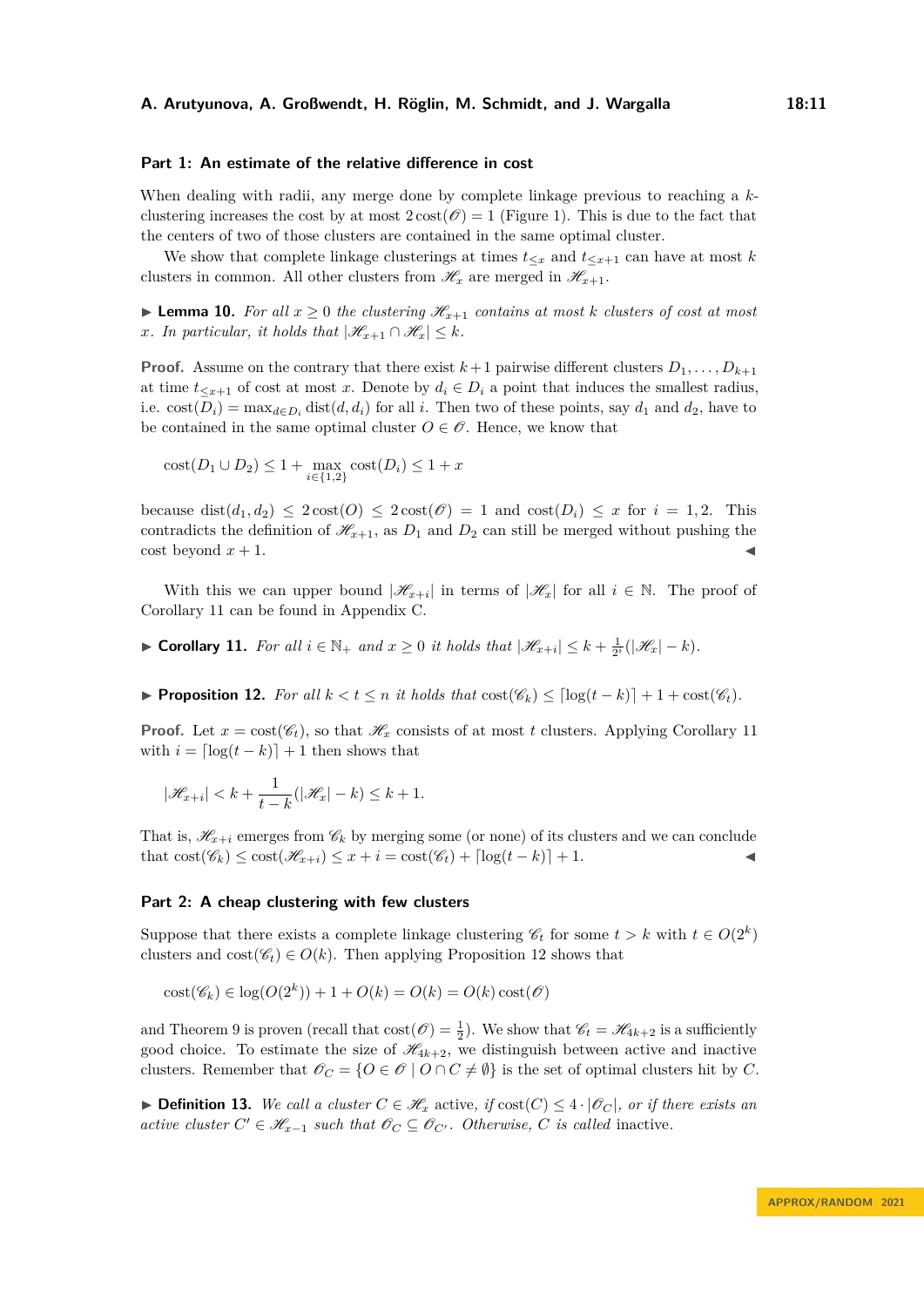#### **18:12 Upper and Lower Bounds for Complete Linkage in General Metric Spaces**

The behavior that makes complete linkage more difficult to analyze than single linkage is that the former sometimes merges clusters that are quite far apart. That is, contrary to single linkage, complete linkage can produce clusters that are very expensive relative to the number of optimal clusters hit by them. We mark such clusters as inactive and count them directly the first time they are created. We will see that the number of such clusters is small. However the number of active clusters is potentially large, but if the cost of the clustering reaches  $4k + 2$ , this number can also be bounded as we see in the following lemma.

# **• Lemma 14.** *There are at most*  $2^k$  *active clusters in*  $\mathcal{H}_{4k+2}$ *.*

**Proof.** Notice that at time  $t_{\leq 4k+2}$  there cannot exist two active clusters  $C_1$  and  $C_2$  with  $\mathscr{O}_{C_1} \subseteq \mathscr{O}_{C_2}$ . Indeed, since  $C_2$  hits all the optimal clusters hit by  $C_1$  we get that

 $\text{cost}(C_1 \cup C_2) \leq \text{cost}(C_2) + 1 \leq 4|\mathscr{O}_{C_2}| + 1 \leq 4k + 1$ 

and so  $C_1$  and  $C_2$  would have been merged in  $\mathscr{H}_{4k+2}$ . Now, if there are more than  $2^k$  active clusters in  $\mathcal{H}_{4k+2}$ , then at least two of them must hit exactly the same set of optimal clusters. Since we have just ruled this out, the lemma follows.

We estimate the number of inactive clusters, by looking at the circumstances under which they arise. As it happens, at each step there are not many clusters whose merge yields an inactive cluster.

**• Lemma 15.** *There are at most*  $4k^2 + k$  *inactive clusters in*  $\mathcal{H}_{4k+2}$ *.* 

**Proof.** Let  $m_x$  be the number of inactive clusters in  $\mathcal{H}_x$ . We show that the recurrence relation  $m_x \leq m_{x-1} + k$  holds for any  $x \in \mathbb{N}$ . In that case  $m_{4k+2} \leq (4k+1)k = 4k^2 + k$ since  $m_1 = 0$  and we are done.

To prove the recurrence relation first fix some arbitrary  $x \in \mathbb{N}$  and let  $D \in \mathcal{H}_x$  be an inactive cluster. Let  $D_1, \ldots, D_\ell \in \mathcal{H}_{x-1}$  be the clusters whose merge results in *D*. We show that none of them can be active at time  $t \lt x-1$  and have cost at least  $x-2$ . Since this only leaves few possible clusterings, we get the recurrence inequality given above. Suppose that for one of the clusters, say  $D_i$ , it holds that  $4 \cdot |\mathcal{O}_{D_i}| \geq \text{cost}(D_i) \geq x - 2$ . Right away, notice that  $|\mathcal{O}_{D_i}| < |\mathcal{O}_D|$  since otherwise *D* would also be active by definition. But then

 $\text{cost}(D) \leq x \leq \text{cost}(D_i) + 2 \leq 4|\mathcal{O}_{D_i}| + 2 < 4(|\mathcal{O}_{D_i}| + 1) \leq 4|\mathcal{O}_{D}|$ 

contradicts the assumption of *D* being inactive. As such, we know that all  $D_i$  ( $i = 1, \ldots, \ell$ ) must be inactive or have cost less than  $x - 2$ . In other words, each inactive cluster in  $\mathcal{H}_x$ descends from the set

$$
\{D \in \mathcal{H}_{x-1} \mid D \text{ is inactive}\} \cup \{D \in \mathcal{H}_{x-1} \mid \text{cost}(D) < x - 2\}.
$$

The cardinality of the set on the left is  $m_{x-1}$  and, by Lemma [10,](#page-10-2) the cardinality of the set on the right is at most  $k$ . This proves the claim.

<span id="page-11-0"></span>**• Corollary 16.**  $\mathscr{H}_{4k+2}$  consists of at most  $2^k + 4k^2 + k$  clusters.

Notice that Theorem [9](#page-9-1) is an immediate consequence of Corollary [16](#page-11-0) and Proposition [12.](#page-10-0)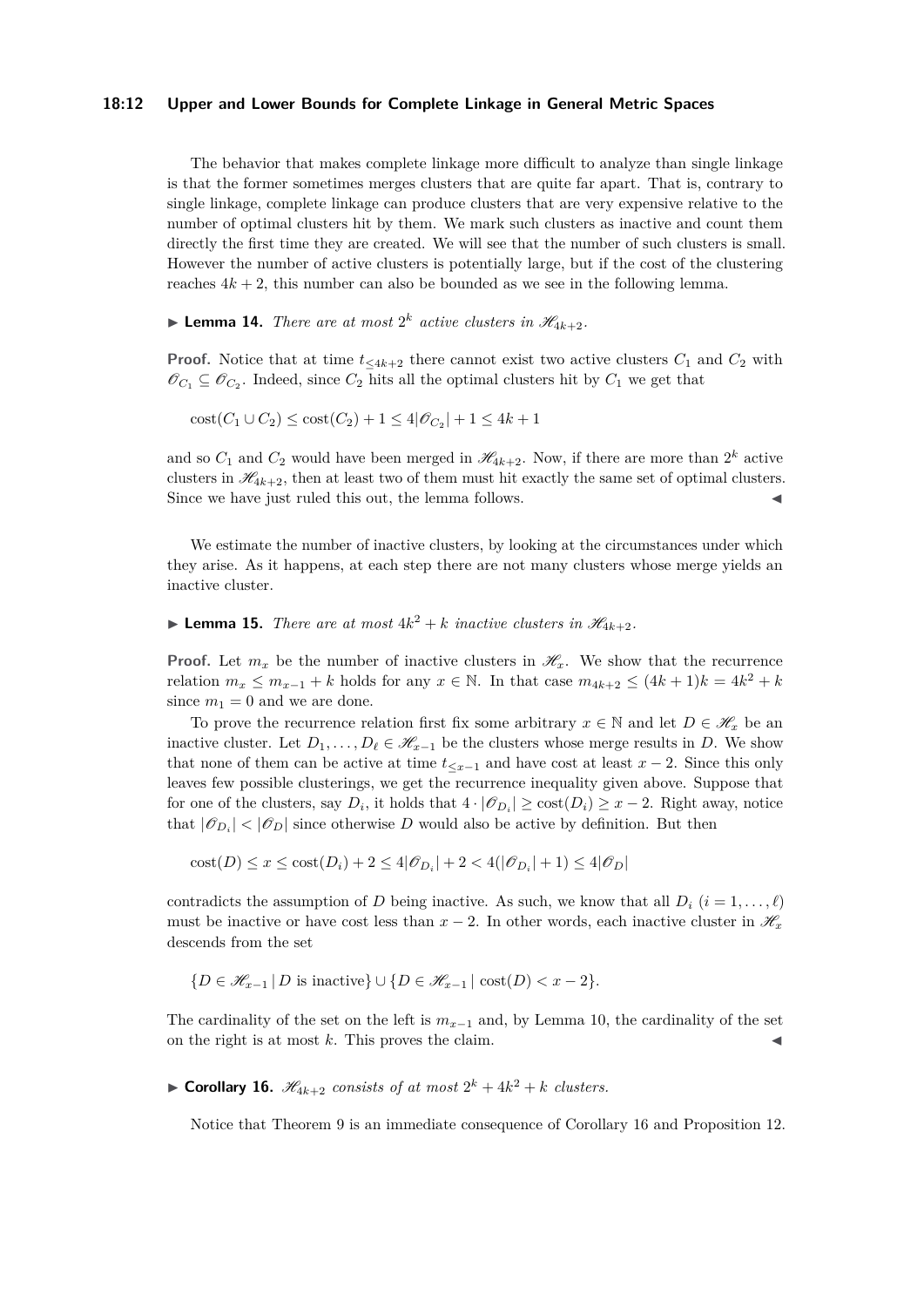# **5.2 An Upper Bound for Diameter-Based Cost**

The main challenge in proving an upper bound on the approximation guarantee of complete linkage when replacing the *k*-center objective by the *k*-diameter objective is to deal with the possibly large increase of cost after a merge step (see Figure [1\)](#page-3-0).

For some arbitrary but fixed  $k$  let  $\mathcal O$  denote an optimal  $k$ -diameter solution and assume that  $\cos(\mathcal{O}) = 1$  from now on. To motivate our approach consider the clustering  $\mathcal{H}_1$ computed by complete linkage at time  $t_{\leq 1}$ . Observe that every optimal cluster can fully contain at most one cluster from  $\mathcal{H}_1$ , as the union of such clusters would cost at most 1. Now, consider the graph  $G = (V, E)$  with  $V = \mathcal{O}$  and edges  $\{A, B\} \subset V$  for every cluster  $C \in \mathcal{H}_1$  intersecting *A* and *B*. If there is such an edge  $\{A, B\}$ , then the cost of merging *A* and *B* is upper bounded by 3. We can go even further and consider the merge of all optimal clusters in a connected component of *G*. Suppose the size of the connected component is *m*, then the resulting cluster costs at most  $2m - 1$ . There are two extreme cases in which we could end up: if  $E = \emptyset$ , then  $\mathcal{H}_1 = \mathcal{O}$  and complete linkage has successfully recovered the optimal solution. On the other hand, if *G* is connected, then merging all points costs at most  $2k - 1$  and we get an  $O(k)$ -approximative solution. The remaining cases are more difficult to handle. We proceed by successively adding edges between optimal clusters, while maintaining the property that for a connected component *Z* in *G* merging  $\cup_{A\in V(Z)} A$  costs at most  $|V(Z)|^2$ . This leads to an upper bound of  $k^2$  for all clusters *C* constructed by complete linkage with  $C \subset \bigcup_{A \in V(Z)} A$ . We show that the number of clusters which do not admit this property is sufficiently small, such that in the end, we are able to prove that  $\mathscr{H}_{k^2}$  consists of at most *k* clusters. This immediately leads the following theorem.

<span id="page-12-2"></span>**Find 17.** Let  $(\mathscr{C}_k)_{k=1}^n$  be the hierarchical clustering computed by complete linkage on (*P*, dist) *optimizing the diameter. For all*  $1 \leq k \leq n$  *the diameter*  $cost(\mathscr{C}_k)$  *is upper bounded* by  $k^2 \text{cost}(\mathscr{O}_k)$ , where  $\mathscr{O}_k$  *is an optimal k-diameter clustering.* 

Essential for this section is a sequence of *cluster graphs*  $G_t = (V_t, E_t)$  for  $t = 1, \ldots, k^2$ constructed directly on the set  $V_t = \mathcal{O}$  of optimal *k*-clusters. We start with the cluster graph  $G_1$  that contains edges  $\{A, B\}$  for every two vertices  $A, B \in V_1 = \mathcal{O}$  that are hit by a common cluster from  $\mathcal{H}_1$ . To this we successively add edges based on a vertex labeling in order to create the remaining cluster graphs  $G_2, \ldots, G_k$ . The labeling distinguishes vertices as being either *active* or *inactive*. We denote the set of active vertices in  $V_t$  by  $V_t^a$  and the set of inactive ones by  $V_t^i$ . In the beginning  $(t = 1)$  the inactive vertices are set to precisely those that are isolated:  $V_1^i = \{O \in V_1 | \delta_{G_1}(O) = \emptyset\}$ . For  $t \geq 2$ , the labeling is outlined in Definition [18.](#page-12-0) Over the course of time, active vertices may become inactive, but inactive vertices never become active again.

Given a labeling for  $V_{t+1}$ , we construct  $G_{t+1}$  from  $G_t$  by adding additional edges: If there are two active vertices  $A, B \in V_{t+1}^a$  that are both hit by a common cluster from  $\mathscr{H}_{t+1}$ , we add an edge  $\{A, B\}$  to  $E_{t+1}$ .

<span id="page-12-0"></span>▶ **Definition 18.** Let  $A \in V_{t+1}$  be an arbitrary optimal cluster and  $Z_A$  the connected *component in*  $G_t$  *that contains A.* We call *A* inactive (*i.e.,*  $A \in V_{t+1}^i$  ) if  $\lceil \text{cost}(Z_A) \rceil \le t$ , *and* active *otherwise. Here, and in the following*  $cost(Z_A) = cost(\bigcup_{B \in V(Z_A)} B)$  *denotes the cost of merging all optimal clusters contained in*  $V(Z_A)$ *.* 

<span id="page-12-1"></span>Thus if a connected component in  $G_t$  has small cost, then all vertices in this component become inactive in  $G_{t+1}$  by definition. We state the following useful properties of inactive vertices in  $(G_t)_{t=1}^{k^2}$ .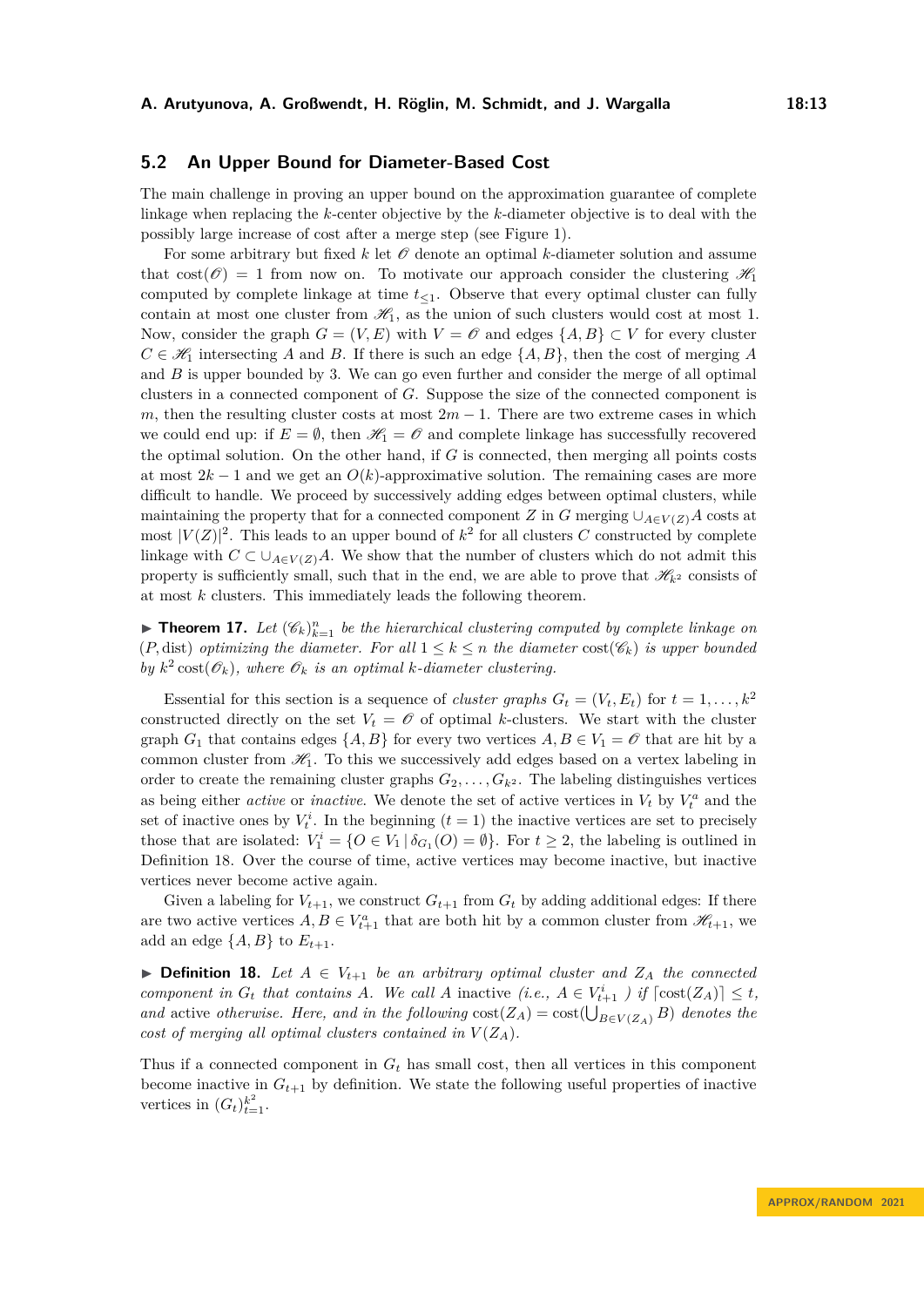#### **18:14 Upper and Lower Bounds for Complete Linkage in General Metric Spaces**

▶ **Lemma 19.** *If Z is a connected component in*  $G_{t+1}$  *with*  $V(Z) \cap V_{t+1}^i \neq \emptyset$ *, then* **1.** *Z is also a connected component in*  $G_t$  *and*  $[\text{cost}(Z)] \leq t$ *,* **2.** *we have*  $V(Z) \subseteq V_{t+1}^i$ , *i.e.*, *all vertices in Z become inactive at the same time.* 

*Moreover we have*  $V_t^i \subseteq V_{t+1}^i$ , so once vertices become inactive, they stay inactive. Equival $ently, V_{t+1}^a \subseteq V_t^a$ .

**Proof.** Take any inactive vertex  $A \in V_{t+1}^i \cap V(Z)$  and consider the connected component  $Z_A$ in  $G_t$  containing *A*. By Definition [18,](#page-12-0) we have that  $\left[ \text{cost}(Z_A) \right] \leq t$  and so all other vertices in  $Z_A$  have to be in  $V_{t+1}^i$  as well. We observe that  $E_{t+1} \setminus E_t$  only contains edges between vertices from  $V_{t+1}^a$  by construction. This shows  $Z = Z_A$ .

It is left to show that inactive vertices stay inactive. For  $t = 1$  the inactive vertices  $V_1^i$ are already connected components with cost at most 1. As such, they remain inactive at step  $t = 2$ . For  $t \geq 2$ , consider an inactive vertex  $A \in V_t^i$  and the connected component  $Z \subseteq G_t$  containing it. We showed previously that  $V(Z) \subset V_t^i$  and so *Z* is also a connected component in  $G_{t+1}$  with  $\lceil \text{cost}(Z) \rceil \le t - 1 < t$  and thus  $A \in V(Z) \subset V_{t+1}^i$ .

▶ **Definition 20.** Let  $C \in \mathcal{H}$  for some fixed  $t \in \mathbb{N}$ . We define  $\mathcal{I}_t = \{C \in \mathcal{H}_t \mid \mathcal{O}_C \cap V_t^i \neq \emptyset\}$ as the set of all clusters in  $\mathcal{H}_t$  which hit at least one inactive vertex of  $G_t$ . We call these *clusters inactive and all clusters from*  $\mathcal{H}_t \backslash \mathcal{I}_t$  *active.* 

We prove the following easy property about active clusters.

<span id="page-13-0"></span>▶ **Lemma 21.** *If*  $C \in \mathcal{H}_t \setminus \mathcal{I}_t$ , then  $G_t[\mathcal{O}_C]$  forms a clique. In particular there exists a *connected component in*  $G_t$  *that fully contains*  $\mathscr{O}_C$ *.* 

**Proof.** By definition of  $\mathcal{I}_t$ ,  $\mathcal{O}_C$  must consist exclusively of active vertices. Since all of them are hit by  $C \in \mathcal{H}_t$  there exists an edge  $\{A, B\} \in E_t$  for every pair  $A, B \in \mathcal{O}_C$ . In other words,  $G_t[\mathscr{O}_C]$  forms a clique and the claim follows.

This does not necessarily hold for an inactive cluster  $C \in \mathscr{I}_t$ . As *C* contains at least one inactive vertex, the connected component *Z* which contains this vertex does not grow. If later on complete linkage merges *C* with another cluster the result is an inactive cluster which may hit vertices outside of *Z*. So  $G_t$  does not reflect the progression of *C* for  $t' \geq t$ . However, the number of such clusters cannot exceed  $|V_t^i|$ .

<span id="page-13-1"></span> $\triangleright$  **Lemma 22.** The number of inactive clusters in  $\mathcal{H}_t$  is at most the number of inactive *vertices at time t. That is,*  $|\mathcal{I}_t| \leq |V_t^i|$  *holds for all*  $t \in \mathbb{N}$ .

**Proof.** We prove the claim by showing that the following inductive construction defines a family of injective mappings  $\phi_t : \mathscr{I}_t \to V_t^i$ :

- Let  $C \in \mathscr{I}_1$  be an inactive cluster. By definition  $C$  thus has to intersect an inactive optimal cluster  $A \in V_1^i$ . Actually, there can only be one such cluster, as any other optimal cluster that is hit would induce an edge incident to *A* in *G*1, making it active. Set  $\phi_1(C) = A$ , so that  $\mathcal{O}_C = {\phi_1(C)}$ .
- **For**  $t > 1$  and  $C \in \mathcal{I}_t$  we distinguish two cases: If there is no cluster in  $\mathcal{I}_{t-1}$  that is a subset of *C*, we pick an arbitrary but fixed  $A \in \mathscr{O}_C \cap V_t^i$  and set  $\phi_t(C) = A$ . Otherwise, we know that *C* must descend from some cluster  $D \in \mathscr{I}_{t-1}$  and we can set  $\phi_t(C) = \phi_{t-1}(D)$ . Since  $\phi_{t-1}(D) \in V_{t-1}^i \subset V_t^i$  by Lemma [19,](#page-12-1) this shows that  $\phi_t$  really maps into  $V_t^i$ .

Suppose that there exist two inactive clusters  $C, D \in \mathscr{I}_1$  that are mapped to the same inactive vertex  $A \in V_1^i$ . Then, by the construction of  $\phi_1$ ,  $\mathscr{O}_C = \{A\} = \mathscr{O}_D$  shows that *C* and *D* are actually fully contained in the same optimal cluster. The optimal cluster has diameter at most 1 and so C and D would have already been merged in  $\mathcal{H}_1$ . As this is not possible,  $\phi_1$  has to be injective.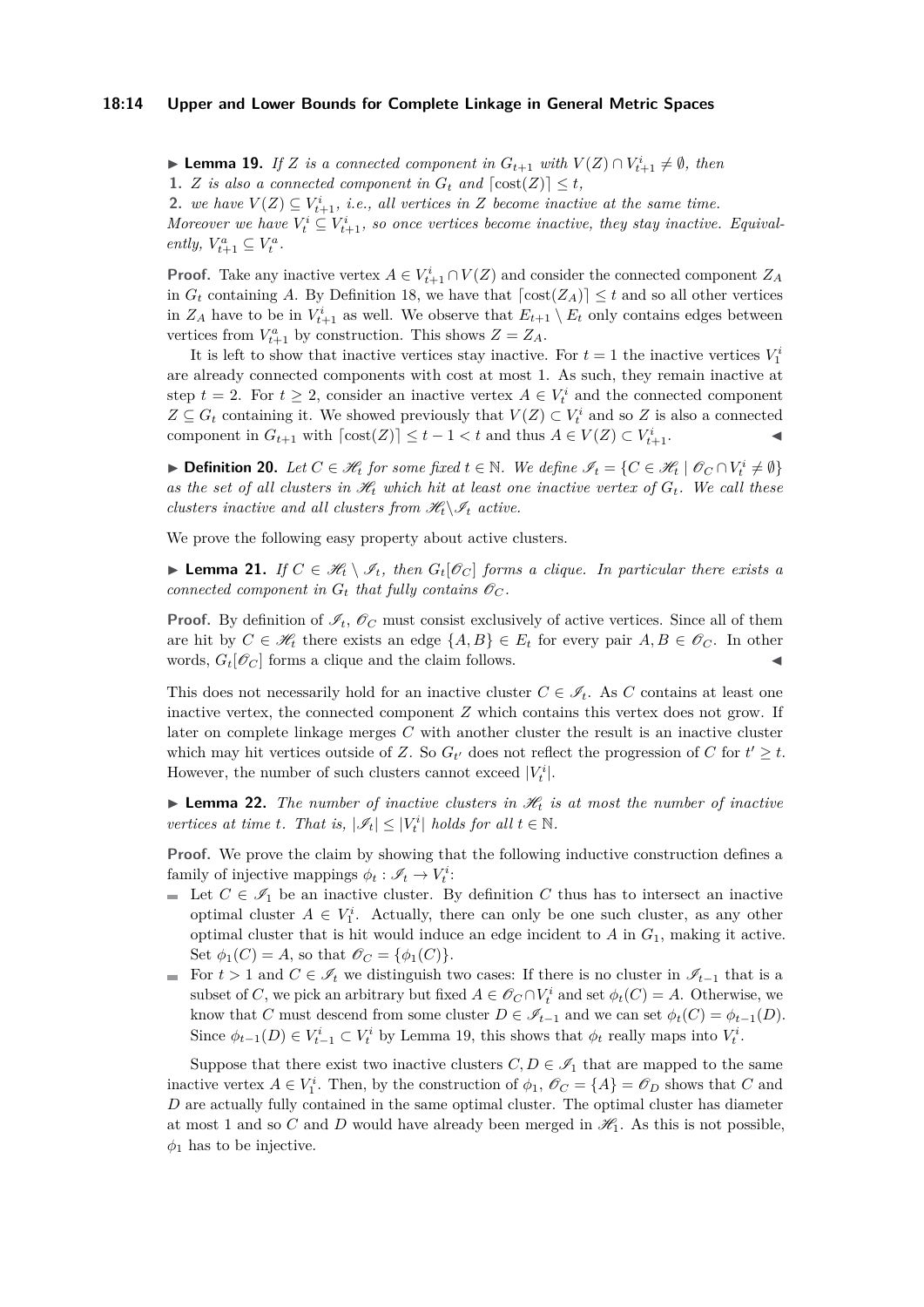Now, let  $t \geq 2$  be arbitrary and assume  $\phi_{t-1}$  to be injective. We show that in that case  $\phi_t$  also has to be injective. Suppose on the contrary, that there exist two different clusters  $C, D \in \mathscr{I}_t$  with  $\phi_t(C) = \phi_t(D)$ . We distinguish three cases.

- **Case 1:** Both *C* and *D* descend from (i.e., contain) clusters  $C', D' \in \mathscr{I}_{t-1}$  with  $\phi_t(C)$  $\phi_{t-1}(C')$  and  $\phi_t(D) = \phi_{t-1}(D')$ , respectively. Then  $\phi_{t-1}(C') = \phi_t(C) = \phi_t(D)$  $\phi_{t-1}(D')$  entails that  $C' = D'$ , since  $\phi_{t-1}$  is assumed to be injective. Clearly,  $C' = D'$ cannot end up being a subset of two different clusters in  $\mathscr{I}_t$  and so we end up in a contradiction.
- **Case 2:** Neither *C* nor *D* descend from a cluster in  $\mathscr{I}_{t-1}$ . In other words, *C* and *D* fully descend from clusters in  $\mathscr{H}_{t-1} \setminus \mathscr{I}_{t-1}$  and so there exist clusters  $C', D' \in \mathscr{H}_{t-1} \setminus \mathscr{I}_{t-1}$ contained in *C* and *D*, respectively, such that  $A = \phi_t(C) = \phi_t(D) \in \mathcal{O}_{C'} \cap \mathcal{O}_{D'}$ . Applying Lemma [21](#page-13-0) yields the existence of a connected component *Z* in *Gt*−<sup>1</sup> with  $V(Z) \supset \mathscr{O}_{C'} \cup \mathscr{O}_{D'}$ . We show that this connected component has cost at most  $t-1$ . In that case,  $C'$  and  $D'$  should have already been merged in  $\mathcal{H}_{t-1}$ ; a contradiction. To show that  $cost(Z) \leq t - 1$ , consider the connected component  $Z'$  in  $G_t$  containing  $A = \phi_t(C) = \phi_t(D) \in \mathcal{O}_C \cap \mathcal{O}_D \cap V_t^i$ . Since *A* was chosen from a subset of  $V_t^i$ , we know from Lemma [19](#page-12-1) that *Z'* is also a connected component in  $G_{t-1}$  with  $cost(Z') \leq t - 1$ . Now,  $A \in V(Z) \cap V(Z')$  shows that  $Z = Z'$  and so we are done.
- **Case 3:** *D* contains a cluster  $D' \in \mathcal{I}_{t-1}$ , so that  $\phi_t(D) = \phi_{t-1}(D') \in V_{t-1}^i$ , whereas *C* does not. (The symmetric case with the roles of *C* and *D* swapped is left out.) Since *C* fully descends from  $\mathscr{H}_{t-1} \setminus \mathscr{I}_{t-1}$ , we know that  $\mathscr{O}_C \subseteq V_{t-1}^a$ . But this already yields a contradiction:  $V_{t-1}^a \ni \phi_t(C) = \phi_t(D) = \phi_{t-1}(D') \in V_{t-1}^i$ .

This covers all possible cases, with each one ending in a contradiction. Hence  $\phi_t$  has to be injective and by induction this holds for all  $t \in \mathbb{N}$ .

Active clusters from  $\mathcal{H}_t$  are nicely represented by the graph  $G_t$  as it is shown in Lemma [21.](#page-13-0) We can indirectly bound the cost of active clusters by bounding the cost of the connected components they are contained in.

<span id="page-14-0"></span>▶ **Lemma 23.** *Let Z be a connected component in*  $G_t$ *. If*  $V(Z) \subset V_t^a$ *, we have*  $cost(Z)$  $|V(Z)|^2$ .

**Proof.** Again, we prove this via an induction over *t*. For  $t = 1$  and  $A, B \in V(Z)$  we want to upper bound the distance between  $p \in A$  and  $q \in B$ . Let  $A = Q_1, \ldots, Q_s = B$  be a simple path connecting *A* and *B* in *Z*. We know by definition of  $G_1$  that for  $j = 1, \ldots, s - 1$  there is a pair of points  $p_j \in Q_j$  and  $q_j \in Q_{j+1}$  with  $dist(p_j, q_j) \leq 1$ . Using the triangle inequality we obtain

$$
dist(p, q) \leq dist(p, p_1) + \sum_{j=1}^{s-2} (dist(p_j, q_j) + dist(q_j, p_{j+1}))
$$
  
+ 
$$
dist(p_{s-1}, q_{s-1}) + dist(q_{s-1}, q)
$$
  

$$
\leq 2s - 1.
$$

Here we use that  $q_j$  and  $p_{j+1}$  are in the same optimal cluster, thus the distance between those points is at most one.

Since  $V(Z)$  contains only active vertices we have  $|V(Z)| \geq 2$ . Using the above upper bound on the distance between two points in  $\bigcup_{A \in V(Z)} A$  we obtain

cost(Z) 
$$
\leq 2|V(Z)| - 1 \leq |V(Z)|^2
$$
.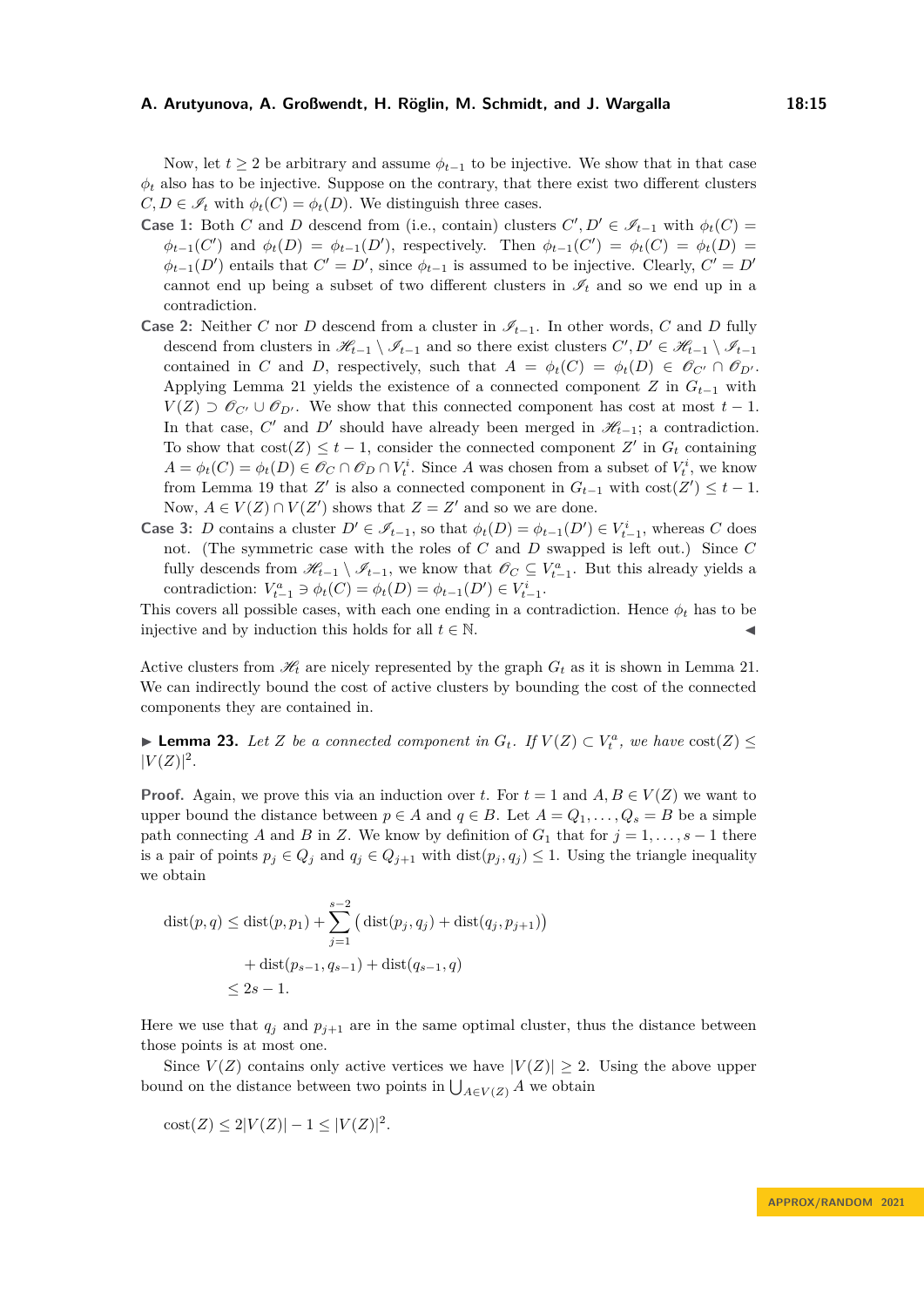#### **18:16 Upper and Lower Bounds for Complete Linkage in General Metric Spaces**

For  $t > 1$  let  $Z_1, \ldots, Z_u$  denote the connected components in  $G_{t-1}$  with  $V(Z)$  =  $\bigcup_{j=1}^{u} V(Z_j)$ . Let  $j, j' \in \{1, \ldots, u\}$ . We observe that  $V(Z_j) \subset V(Z) \subset V_t^a \subset V_{t-1}^a$ . Thus we obtain by induction that

<span id="page-15-0"></span>
$$
cost(Z_j) \le |V(Z_j)|^2. \tag{1}
$$

Suppose that  $\lceil \text{cost}(Z_j) \rceil \leq t-1$ . Then  $V(Z_j) \subset V_t^i$  by definition, which is a contradiction to  $V(Z) \cap V_t^i = \emptyset$ . So we must have

<span id="page-15-1"></span>
$$
t \le \lceil \cos(\left(Z_j\right)) \rceil. \tag{2}
$$

Combining [\(1\)](#page-15-0) and [\(2\)](#page-15-1) we obtain

<span id="page-15-2"></span>
$$
t \leq \sqrt{\left[\text{cost}(Z_j)\right] \left[\text{cost}(Z_{j'})\right]} \leq \sqrt{|V(Z_j)|^2 |V(Z_{j'})|^2} = |V(Z_j)||V(Z_{j'})|.
$$
\n(3)

For  $A, B \in V(Z)$  we want to upper bound the distance between  $p \in A$  and  $q \in B$ . Let  $A = Q_1, \ldots, Q_s = B$  be a simple path connecting *A* and *B* in *Z* which enters and leaves every connected component  $Z_j$  for  $j \in \{1, \ldots, u\}$  at most once. We divide the path into several parts such that every part lies in one connected component from  $\{Z_1, \ldots, Z_u\}$ . Let  $1 = m_1 < m_2 < \ldots < m_l = s$  such that  $Q_{m_j} \ldots Q_{m_{j+1}-1}$  lie in one connected component  $Z^{(j)} \in \{Z_1, \ldots, Z_u\}$  and  $Z^{(j)} \neq Z^{(j+1)}$  for all  $j \in \{1, \ldots, l\}$ . Since  $(Q_{m_j-1}, Q_{m_j}) \in E_t$  we know that there exists a cluster in  $\mathscr{H}_t$  that intersects  $Q_{m_j-1}$  and  $Q_{m_j}$ , thus there is a pair of points  $p_j \in Q_{m_j-1}$  and  $q_j \in Q_{m_j}$  such that  $dist(p_j, q_j) \leq t$ . We obtain

$$
\text{dist}(p, q) \le \sum_{j=1}^{l-1} \left( \text{cost}(Z^{(j)}) + \text{dist}(p_j, q_j) \right) + \text{cost}(Z^{(l)}) \le \sum_{j=1}^{l} \left( |V(Z^{(j)})|^2 + t \right) \le \left( \sum_{j=1}^{l} |V(Z^{(j)})| \right)^2 = |V(Z)|^2.
$$

For the second inequality we use [\(1\)](#page-15-0) and  $dist(p_i, q_i) \leq t$ . For the third inequality we use [\(3\)](#page-15-2). So we obtain the claimed upper bound on the cost of  $Z$ .

We see that a connected component in  $G_{k^2}$  cannot contain two active clusters, yielding the following upper bound.

<span id="page-15-3"></span>▶ **Lemma 24.** *At time t*<sup>≤</sup>*k*<sup>2</sup> *the number of active clusters is less than or equal to the number of active vertices. In other words,*  $|\mathcal{H}_{k^2} \setminus \mathcal{I}_{k^2}| \leq |V_k^a|$ .

**Proof.** By Lemma [21](#page-13-0) we know that every cluster  $C \in \mathcal{H}_{k^2} \setminus \mathcal{I}_{k^2}$  is fully contained in a connected component  $Z_C$  from  $G_{k^2}$ . We show that mapping any such C to an arbitrary vertex in  $Z_C$  yields an injective map  $\varphi : \mathscr{H}_{k^2} \setminus \mathscr{I}_{k^2} \hookrightarrow V_{k^2}^a$ . First, notice that  $\varphi$  is well-defined: If  $Z_C$  contains an inactive vertex, then all its vertices are inactive (Lemma [19\)](#page-12-1), contradicting the choice of *C* as active.

Suppose now that there are two different clusters  $C, C' \in \mathcal{H}_{k^2} \setminus \mathcal{I}_{k^2}$  that are mapped to the same vertex  $\varphi(C) = \varphi(C')$ . Then the connected components  $Z_C$  and  $Z_{C'}$ , in which they are embedded, already have to coincide  $(Z_C = Z_{C'})$ . But we have just shown (Lemma [23\)](#page-14-0), that  $\text{cost}(Z_C) \le |V(Z_C)|^2 \le k^2$  and so *C* and *C'* would have already been merged in  $\mathcal{H}_{k^2}$ . As such the images of both cannot coincide and the map is injective.

Together with the bound for the number of inactive clusters we are now able to prove the theorem.

**Proof of Theorem [17.](#page-12-2)** Using Lemma [22&](#page-13-1)[24](#page-15-3) we obtain  $|\mathcal{H}_{k^2}| = |\mathcal{H}_{k^2} \setminus \mathcal{I}_{k^2}| + |\mathcal{I}_{k^2}| \le$  $|V_{k^2}^a| + |V_{k^2}^i| = k$ , yielding  $\text{cost}(\mathscr{C}_k) \leq \text{cost}(\mathscr{H}_{k^2}) \leq k^2 \text{cost}(\mathscr{O}_k)$ .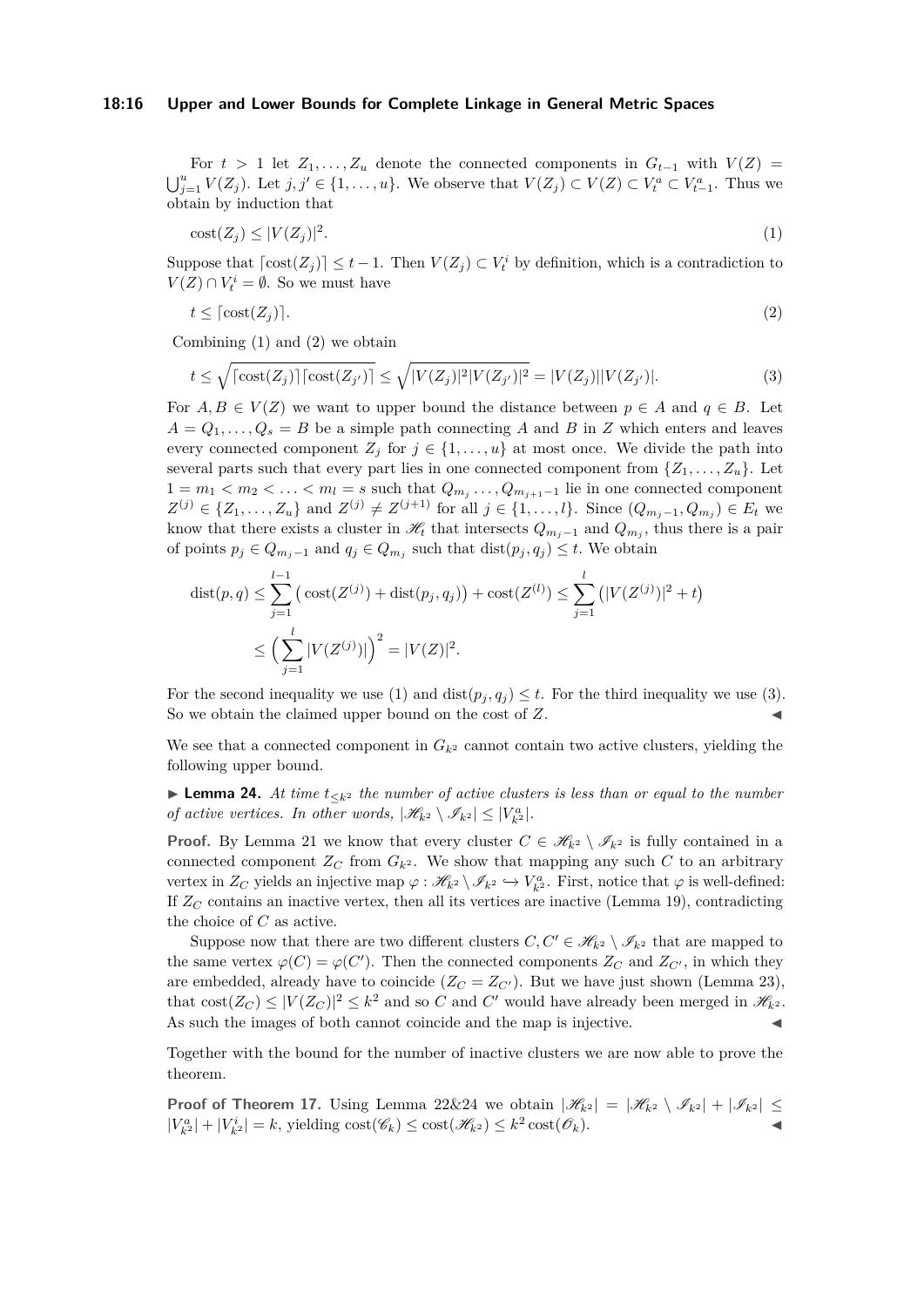- <span id="page-16-13"></span>**1** Marcel R. Ackermann, Johannes Blömer, Daniel Kuntze, and Christian Sohler. Analysis of agglomerative clustering. *Algorithmica*, 69(1):184–215, 2014. [doi:10.1007/s00453-012-9717-4](https://doi.org/10.1007/s00453-012-9717-4).
- <span id="page-16-10"></span>**2** Sara Ahmadian, Ashkan Norouzi-Fard, Ola Svensson, and Justin Ward. Better guarantees for k-means and euclidean k-median by primal-dual algorithms. *SIAM J. Comput.*, 49(4), 2020. [doi:10.1137/18M1171321](https://doi.org/10.1137/18M1171321).
- <span id="page-16-9"></span>**3** Jaroslaw Byrka, Thomas W. Pensyl, Bartosz Rybicki, Aravind Srinivasan, and Khoa Trinh. An improved approximation for *k*-median and positive correlation in budgeted optimization. *ACM Trans. Algorithms*, 13(2):23:1–23:31, 2017. [doi:10.1145/2981561](https://doi.org/10.1145/2981561).
- <span id="page-16-7"></span>**4** Moses Charikar, Chandra Chekuri, Tomás Feder, and Rajeev Motwani. Incremental clustering and dynamic information retrieval. *SIAM J. Comput.*, 33(6):1417–1440, 2004. [doi:10.1137/](https://doi.org/10.1137/S0097539702418498) [S0097539702418498](https://doi.org/10.1137/S0097539702418498).
- <span id="page-16-11"></span>**5** Aparna Das and Claire Kenyon-Mathieu. On hierarchical diameter-clustering and the supplier problem. *Theory Comput. Syst.*, 45(3):497–511, 2009. [doi:10.1007/s00224-009-9186-6](https://doi.org/10.1007/s00224-009-9186-6).
- <span id="page-16-0"></span>**6** Sanjoy Dasgupta and Philip M. Long. Performance guarantees for hierarchical clustering. *J. Comput. Syst. Sci.*, 70(4):555–569, 2005. [doi:10.1016/j.jcss.2004.10.006](https://doi.org/10.1016/j.jcss.2004.10.006).
- <span id="page-16-3"></span>**7** Teofilo F. Gonzalez. Clustering to minimize the maximum intercluster distance. *Theor. Comput. Sci.*, 38:293–306, 1985. [doi:10.1016/0304-3975\(85\)90224-5](https://doi.org/10.1016/0304-3975(85)90224-5).
- <span id="page-16-14"></span>**8** Anna Großwendt and Heiko Röglin. Improved analysis of complete-linkage clustering. *Algorithmica*, 78(4):1131–1150, 2017. [doi:10.1007/s00453-017-0284-6](https://doi.org/10.1007/s00453-017-0284-6).
- <span id="page-16-15"></span>**9** Anna Großwendt, Heiko Röglin, and Melanie Schmidt. Analysis of ward's method. In Timothy M. Chan, editor, *Proc. of the Thirtieth Annu. ACM-SIAM Symp. on Discrete Algorithms, SODA*, pages 2939–2957. SIAM, 2019. [doi:10.1137/1.9781611975482.182](https://doi.org/10.1137/1.9781611975482.182).
- <span id="page-16-12"></span>**10** Anna-Klara Großwendt. *Theoretical Analysis of Hierarchical Clustering and the Shadow Vertex Algorithm*. PhD thesis, University of Bonn, 2020. URL: [http://hdl.handle.net/20.500.](http://hdl.handle.net/20.500.11811/8348) [11811/8348](http://hdl.handle.net/20.500.11811/8348).
- <span id="page-16-5"></span>**11** D. Ellis Hershkowitz and Gregory Kehne. Reverse greedy is bad for k-center. *Inf. Process. Lett.*, 158:105941, June 2020. [doi:10.1016/j.ipl.2020.105941](https://doi.org/10.1016/j.ipl.2020.105941).
- <span id="page-16-1"></span>**12** Dorit S. Hochbaum. When are np-hard location problems easy? *Ann. Oper. Res.*, 1(3):201–214, 1984. [doi:10.1007/BF01874389](https://doi.org/10.1007/BF01874389).
- <span id="page-16-4"></span>**13** Dorit S. Hochbaum and David B. Shmoys. A best possible heuristic for the *k*-center problem. *Math. Oper. Res.*, 10(2):180–184, 1985. [doi:10.1287/moor.10.2.180](https://doi.org/10.1287/moor.10.2.180).
- <span id="page-16-2"></span>**14** Wen-Lian Hsu and George L. Nemhauser. Easy and hard bottleneck location problems. *Discret. Appl. Math.*, 1(3):209–215, 1979. [doi:10.1016/0166-218X\(79\)90044-1](https://doi.org/10.1016/0166-218X(79)90044-1).
- <span id="page-16-8"></span>**15** Guolong Lin, Chandrashekhar Nagarajan, Rajmohan Rajaraman, and David P. Williamson. A general approach for incremental approximation and hierarchical clustering. *SIAM J. Comput.*, 39(8):3633–3669, 2010. [doi:10.1137/070698257](https://doi.org/10.1137/070698257).
- <span id="page-16-6"></span>**16** Joe H. Ward, Jr. Hierarchical grouping to optimize an objective function. *J. of the Am. Stat. Assoc.*, 58:236–244, 1963. [doi:10.1080/01621459.1963.10500845](https://doi.org/10.1080/01621459.1963.10500845).

# <span id="page-16-16"></span>**A Single Linkage**

Let  $(\mathscr{C}_k)_{i=1}^n$  be the hierarchical clustering computed by single linkage on  $(P, dist)$ . Recall that  $\mathscr{C}_{k-1}$  arises from  $\mathscr{C}_k$  by merging two clusters  $A, B \in \mathscr{C}_k$  that minimize dist $(A, B)$ .

We first compare the radius of  $\mathscr{C}_k$  to the cost of an optimal *k*-center clustering  $\mathscr{O}$ . We introduce a graph *G* whose vertices are the optimal clusters  $V(G) = \mathcal{O}$  and whose edges  $E(G) = \{ \{O, O'\} \subseteq \mathcal{O} \mid \text{dist}(O, O') \leq 2\cos(\mathcal{O}) \}$  connect all pairs of optimal clusters  $O, O' \in \mathcal{O}$  with distance at most twice the optimal radius.

We make a similar construction to compare the diameter of  $\mathscr{C}_k$  to the cost of an optimal *k*-diameter clustering  $\mathcal{O}'$ . We consider the graph *G'* with  $V(G') = \mathcal{O}'$  where two clusters in  $\mathscr{O}'$  are connected via an edge if their distance is at most  $cost(\mathscr{O}')$ .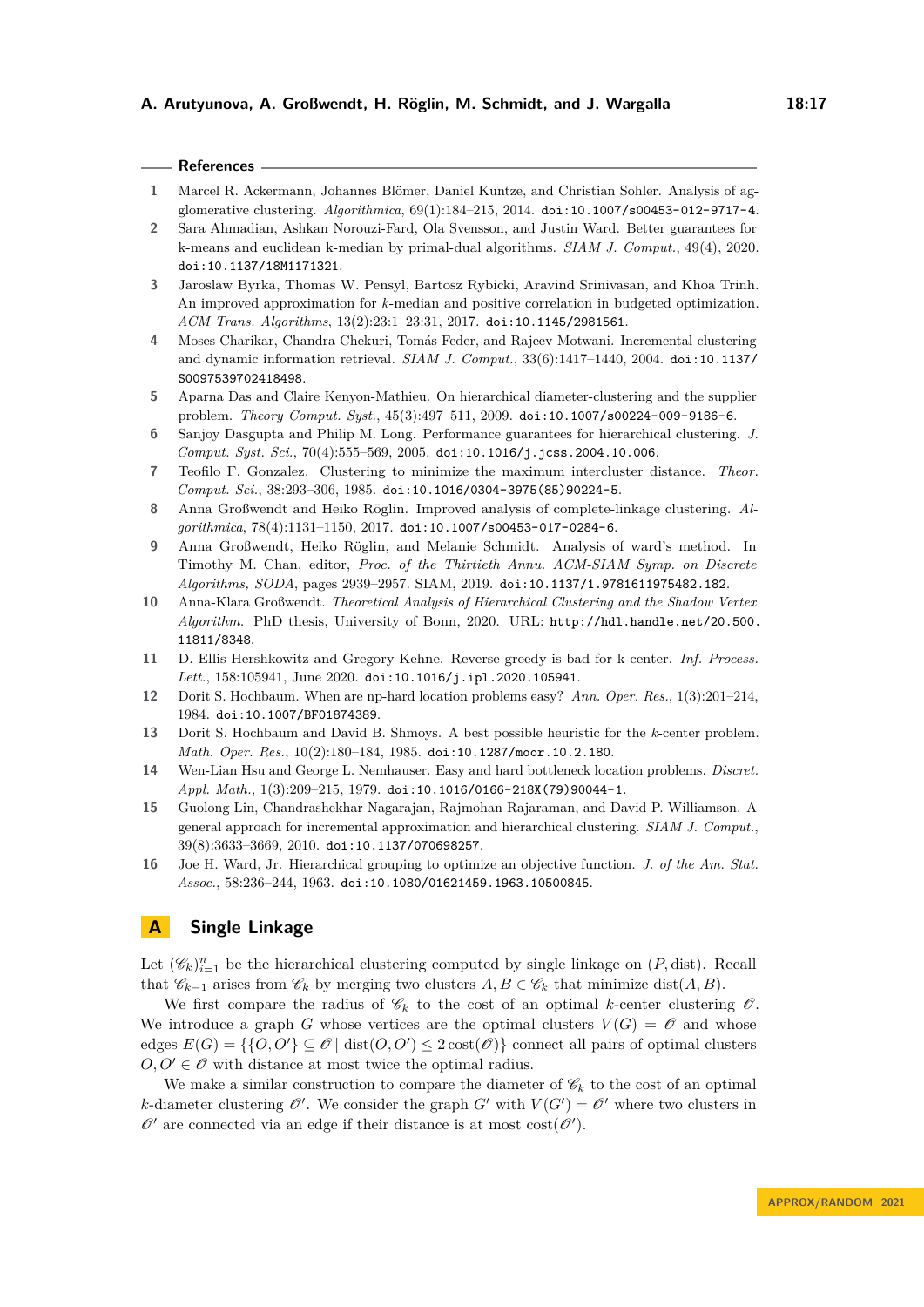#### **18:18 Upper and Lower Bounds for Complete Linkage in General Metric Spaces**

To estimate the cost of a single linkage cluster  $C \in \mathscr{C}_k$  we look at the optimal clusters hit by *C*. The next lemma shows that for any two points in *C* we can find a path connecting them that passes through a chain of optimal clusters with distance at most  $2\cos(\mathcal{O})$  or  $cost(\mathcal{O}')$  when considering the radius or diameter, respectively. One can already anticipate that this gives an upper bound of  $O(k)$  on the radius or diameter of any such cluster *C*. In Figure [3](#page-18-1) we see an example of such a cluster *C* and the optimal clusters hit by *C*.

<span id="page-17-0"></span>▶ **Lemma 25.** *Let*  $C \in \mathcal{C}_t$  *be a cluster computed by single linkage at a time step*  $t \geq k$ *. Then the graphs*  $G[\mathcal{O}_C]$  *and*  $G'[\mathcal{O}'_C]$  *induced by the vertex set of optimal clusters hit by*  $C$  *are connected.*

**Proof.** We prove the lemma for  $G[\mathscr{O}_C]$  by induction. At the beginning  $(t = n)$  the lemma obviously holds, since any cluster contained in  $\mathcal{C}_n$  is a point and thus hits only one single optimal cluster. Assume now that the claim holds for  $t > k$ . By the pidgeonhole principle there must exist two clusters  $C, C' \in \mathscr{C}_t$  with two points  $c \in C$  and  $c' \in C'$  lying in the same optimal cluster  $O \in \mathscr{O}$ . We know that  $dist(C, C') \leq 2\cos(\mathscr{O}) \leq 2\cos(\mathscr{O})$ . But this value is exactly the objective that single linkage minimizes, so we know in particular that this upper bound also holds for the distance between the clusters *D, D*′ chosen by single linkage. Combining this with the induction hypothesis that both  $G[\mathscr{O}_D]$  and  $G[\mathscr{O}_{D'}]$  are connected finishes the proof. One proves analogously that  $G'[\mathcal{O}'_C]$  is connected.

As we see in Figure [3](#page-18-1) this already yields an upper bound of  $2k\cos(\mathcal{O}')$  on the diameter of *C*. We estimate the radius of *C* by looking at the paths going through optimal clusters in  $\mathcal{O}_C$ that are at distance at most  $2 \text{ cost}(\mathscr{O})$  from one another. Choosing the center appropriately and uncoiling these paths in our original space P yields our upper bound of  $(2k + 2) \cos(\mathcal{O})$ .

**• Theorem 1.** Let  $(\mathscr{C}_k)_{k=1}^n$  be the hierarchical clustering computed by single linkage on  $(P, dist)$  and let  $\mathcal{O}_k$  be an optimal clustering for *k*-center or *k*-diameter, respectively. We *have for all*  $1 \leq k \leq n$ 

- 1.  $\cos(t\mathscr{C}_k) \leq (2k+2) \cdot \cos(t\mathscr{O}_k)$  *for the k-center cost*
- **2.**  $\text{cost}(\mathscr{C}_k) \leq 2k \cdot \text{cost}(\mathscr{O}_k)$  *for the k-diameter cost.*

**Proof.** We prove the statement for *k*-center. Fix an arbitrary time step  $1 \leq k \leq n$  and denote  $\mathscr{O} = \mathscr{O}_k$ . Let  $C \in \mathscr{C}_k$  be an arbitrary cluster and P a longest simple path in  $G[\mathscr{O}_C]$ . Choose as center for *C* an arbitrary vertex  $c \in C \cap O$  from an optimal cluster *O* lying in the middle of *P*. Note that by this choice every other vertex in  $G[\mathscr{O}_C]$  is reachable from *O* by a path of length at most  $\frac{k}{2}$ . Uncoiling such paths in *P* gives us an upper bound of  $2(k+1)\cos(\mathcal{O})$ for the distance between *c* and any other point  $z \in C$  as follows: If  $O_z \in \mathscr{O}$  is the optimal cluster containing *z*, then by choice of *O*, there exists a path  $O = O_1, \ldots, O_{\ell+1} = O_z$  in  $G[\mathscr{O}_C]$  of length  $\ell \leq \frac{k}{2}$  connecting them. That means, for each  $i = 1, \ldots, \ell$  there exist points  $x_i \in O_i, y_{i+1} \in O_{i+1}$  such that  $dist(x_i, y_{i+1}) \leq 2 \cos(\mathcal{O})$ . Hence

$$
dist(c, z) \leq dist(c, x_1) + \sum_{i=1}^{\ell-1} (dist(x_i, y_{i+1}) + dist(y_{i+1}, x_{i+1}))
$$

$$
+ dist(x_{\ell}, y_{\ell+1}) + dist(y_{\ell+1}, z)
$$

$$
\leq 2(2\ell+1)\cos(t\mathscr{O}) \leq 2(k+1)\cos(t\mathscr{O}).
$$

Using Lemma [25](#page-17-0) one proves the statement for *k*-diameter analogously.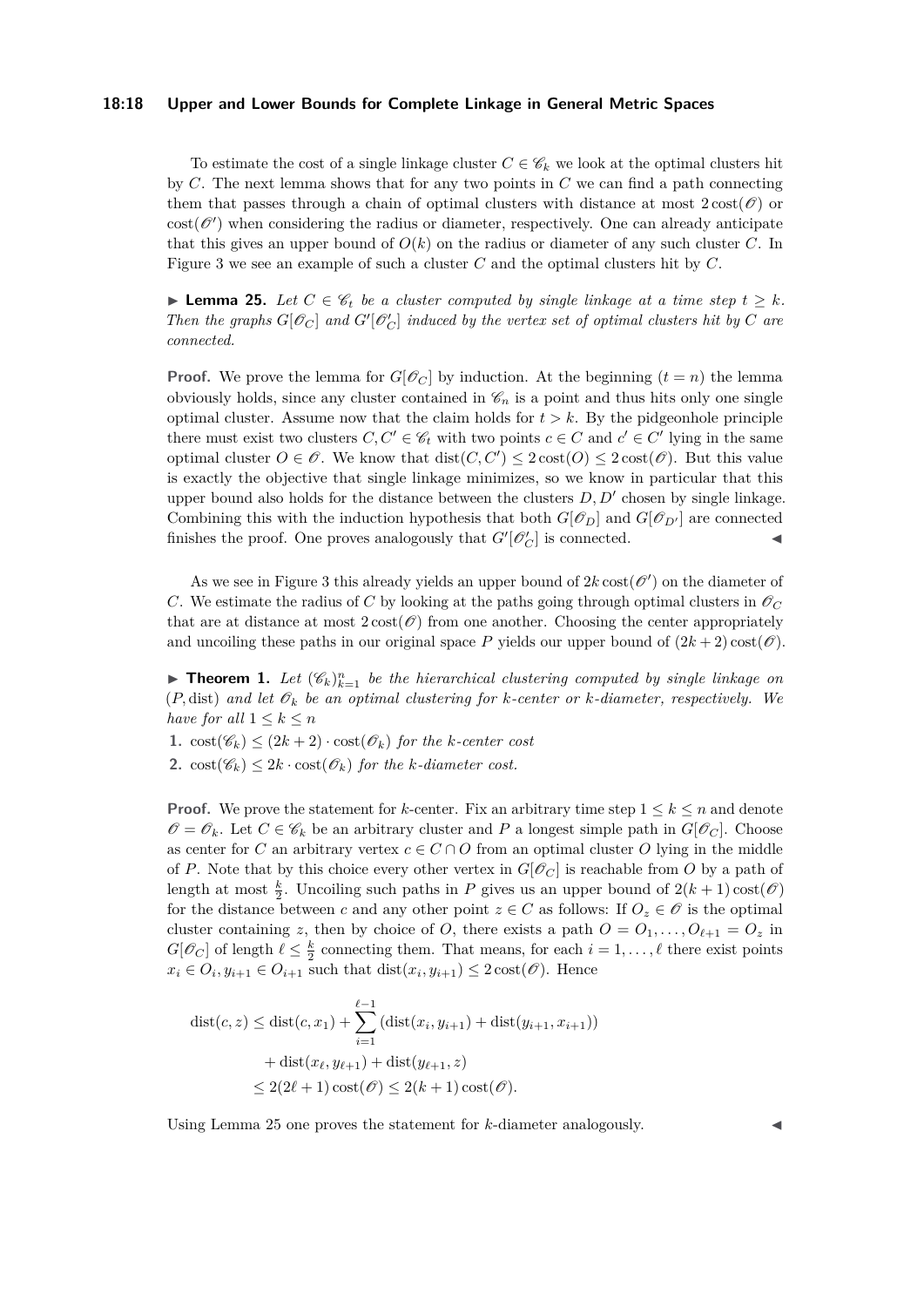<span id="page-18-1"></span>

**Figure 3** Cluster *C* hits the optimal clusters  $A_1, \ldots, A_\ell$  with  $dist(A_i, A_{i+1}) \leq 2 \cos(\ell)$  when considering the radius on the left and  $dist(A_i, A_{i+1}) \leq cost(\mathscr{O}')$  when considering the diameter on the right. In the left picture, we see that choosing center *c* in  $A_{\lceil \frac{\ell}{2} \rceil}$  leads to radius  $\leq 2(\ell+1)\cos(\ell)$ . Similarly the diameter of *C* in the right picture is at most  $2\ell \cos(\mathcal{O})$ .

### <span id="page-18-0"></span>**B A Lower Bound for Complete Linkage without Bad Ties**

In this section we focus on modifying the instance  $(V(P_k),$  dist) such that merging two  $\ell$ -graphs  $G_{\ell}, G'_{\ell}$  which are part of the same  $(\ell + 1)$ -graph is slightly cheaper than performing any other merge in a clustering consisting of all *ℓ*-graphs.

### **B.1 Diameter-Based Cost**

We explain how to adjust the construction of the *k*-components for the diameter. Let  $\epsilon \in (0, \frac{1}{2})$ . The definition of  $K_1$  stays the same. As before a *k*-component is constructed from two copies  $K_{k-}^{(0)}$  $K_{k-1}^{(0)}$ ,  $K_{k-1}^{(1)}$  of the  $(k-1)$ -component by taking the disjoint union of the corresponding graphs and increasing the level of each point in  $K_{k-}^{(1)}$  $k-1$  by one. Here we do not add an edge of weight  $k-1$  between the unique point  $s \in V(G_{k-1}^{(0)})$  $\binom{0}{k-1}$  with level 1 and  $t \in V(G_{k-1}^{(1)})$  $\binom{1}{k-1}$  with level *k*. Instead we complete  $G_k$  by adding edges of weight  $(k-1)(1-\epsilon)$ between  $x \in V(G_{k-1}^{(0)})$  $\binom{0}{k-1}$  and *y* ∈ *V*( $G_{k-1}^{(1)}$ )  $\binom{1}{k-1}$  if they are not on the same level, i.e.,  $\phi_k(x) \neq \phi_k(y)$ .

The instance  $P_k$  is then constructed from *k*-copies  $K_k^{(1)}$  $K_k^{(1)}, \ldots, K_k^{(k)}$  of the *k*-component  $K_k$ . We take the disjoint union of the corresponding *k*-graphs  $G_k^{(1)}$  $a_k^{(1)}, \ldots, G_k^{(k)}$  and connect them by adding edges  $\{x, y\}$  of weight 1 for every two points  $x \in V(G_k^{(i)})$  $y_k^{(i)}$  and  $y \in V(G_k^{(j)})$  $\binom{J}{k}$  with  $\phi_k^{(i)}$  $\phi_k^{(i)}(x) = \phi_k^{(j)}$  $f_k^{(J)}(y)$ .

We show that the clustering computed by complete linkage on  $(V(P_k),$  dist) at time  $t \leq \ell(1-\epsilon)$  consists exactly of the  $(\ell+1)$ -graphs that make up the instance.

<span id="page-18-2"></span>▶ **Lemma 26.** *The distance between two points*  $x, y \in V(P_k)$  *is at least*  $|\phi_k(x) - \phi_k(y)|(1-\epsilon)$ *.* 

**Proof.** By the inductive construction of the components, an edge which crosses *w* levels costs at least  $w(1 - \epsilon)$ . Hence the distance between *x* and *y* is at least  $|\phi_k(x) - \phi_k(y)|(1 - \epsilon)$ .

As before we use the previous lemma to show that the diameter of any  $\ell$ -graph in  $P_k$  is  $(\ell-1)(1-\epsilon).$ 

<span id="page-18-3"></span>▶ **Lemma 27.** Let  $G_\ell$  be an  $\ell$ -graph contained in  $P_k$ *.* We have  $cost(G_\ell) = (\ell - 1)(1 - \epsilon)$ *.* 

**Proof.** We prove the upper bound  $\text{cost}(G_\ell) \leq (\ell-1)(1-\epsilon)$  by induction. The 1-graphs are points and so the claim follows trivially for  $\ell = 1$ . Assume now that we have shown the claim for  $\ell - 1$ . Let  $G_{\ell}$  be an  $\ell$ -graph and  $s, t \in V(G_{\ell})$  points such that  $\text{cost}(G_{\ell}) = \text{dist}(s, t)$ . If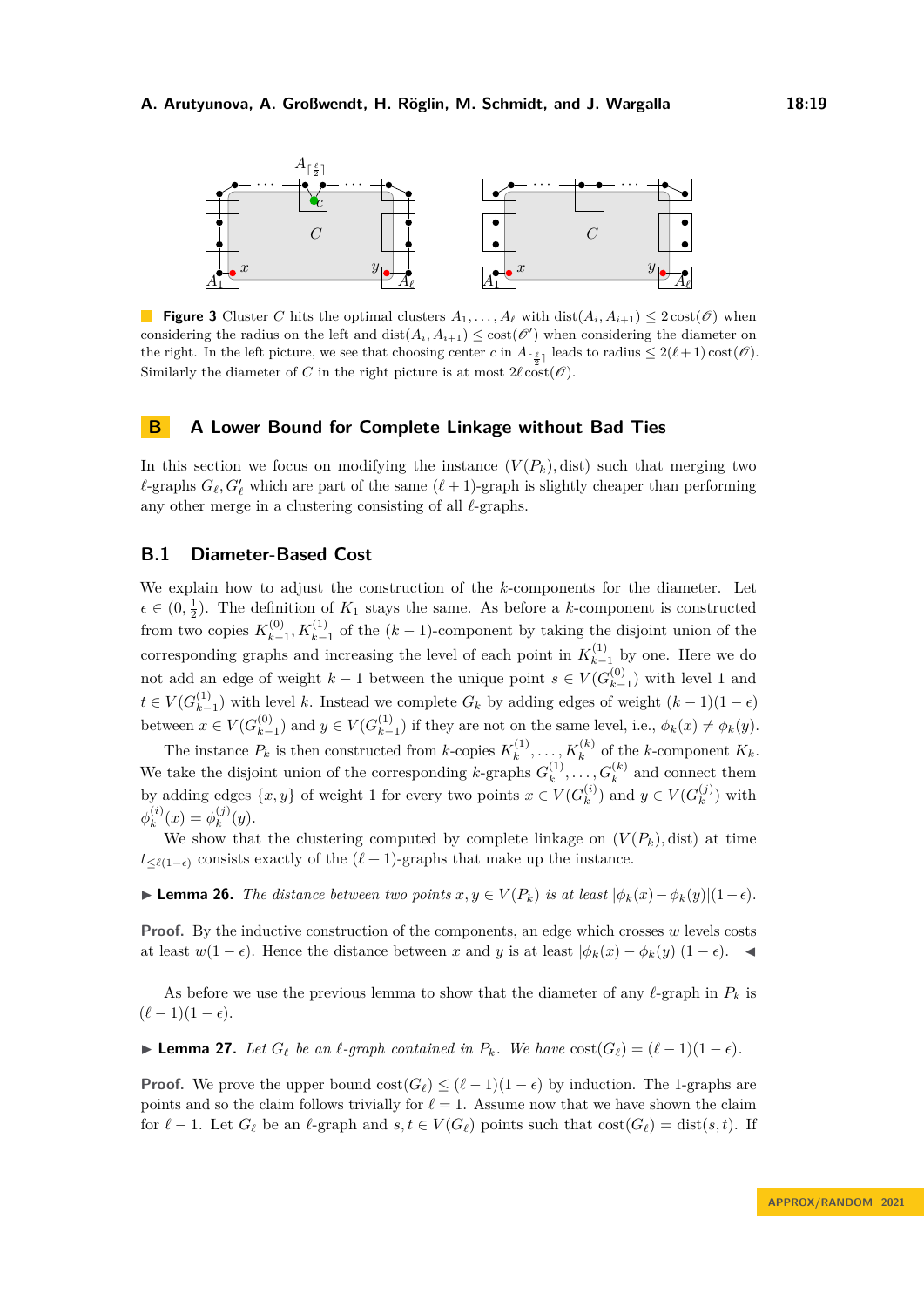#### **18:20 Upper and Lower Bounds for Complete Linkage in General Metric Spaces**

these points lie in the same graph, say  $G_{\ell}^{(0)}$  $\epsilon_{\ell-1}^{(0)}$ , of the two  $(\ell-1)$ -graphs  $G_{\ell-1}^{(0)}$  $G_{\ell-1}^{(0)}$  and  $G_{\ell-1}^{(1)}$  $\int_{\ell-1}^{(1)}$  that make up  $G_{\ell}$ , then

dist(s, t) 
$$
\leq
$$
 cost $(G_{\ell-1}^{(0)}) \leq (\ell-2)(1-\epsilon) < (\ell-1)(1-\epsilon)$ 

by induction and we are done. Otherwise we may assume that  $s \in V(G_{\ell-}^{(0)})$  $\ell_{-1}^{(0)}$  and *t* ∈ *V*( $G_{\ell-1}^{(1)}$  $\binom{1}{\ell-1}$ . We distinguish two cases. If  $\phi_k(s) = \phi_k(t)$  these points are connected by an edge of weight one by construction. Notice that an *ℓ*-graph does not contain points with the same level if  $\ell \leq 2$ . Using  $\epsilon \leq \frac{1}{2}$  and  $\ell \geq 3$  we obtain

 $dist(s, t) = 1 \leq (\ell - 1)(1 - \epsilon).$ 

If *s* and *t* are on different levels there is an edge of weight  $(\ell-1)(1-\epsilon)$  between *s* and *t* by construction. Thus we obtain in all cases

$$
cost(G_{\ell}) = dist(s, t) \leq (\ell - 1)(1 - \epsilon).
$$

To see the lower bound  $\text{cost}(G_\ell) \geq (\ell - 1)(1 - \epsilon)$ , we apply Lemma [26](#page-18-2) to the unique point  $s \in V(G_{\ell})$  with  $\phi_{\ell}(s) = 1$  and the unique point  $t \in V(G_{\ell})$  with  $\phi_{\ell}(t) = \ell$ . This shows that  $\text{cost}(G_{\ell}) > \text{dist}(s, t) > (\ell - 1)(1 - \epsilon).$ 

We show that complete linkage must reconstruct these components as clusters.

<span id="page-19-0"></span> $\blacktriangleright$  **Lemma 28.** *Complete linkage must merge clusters on*  $(V(P_k), dist)$  *in such a way that for all*  $\ell < k$ *, the clustering*  $\mathcal{H}_{\ell(1-\epsilon)}$  *consists exactly of the*  $(\ell+1)$ *-graphs that make up*  $P_k$ *.* 

**Proof.** We prove the claim by induction. Complete linkage always starts with every point in a separate cluster. Since those are exactly the 1-graphs and any merge of two points costs at least  $(1 - \epsilon)$ , the claim follows for  $\ell = 0$ . Suppose now that  $\mathscr{H}_{(\ell-1)(1-\epsilon)}$  consists exactly of the *ℓ*-graphs of the instance. Consider two *ℓ*-graphs  $G_{\ell} \neq G'_{\ell}$  contained in the current clustering. We compute the cost of merging  $G_{\ell}$  with  $G'_{\ell}$ . For this purpose we distinguish whether they are contained in the same  $(\ell + 1)$ -graph or not.

- **Case 1:** If they are contained in the same  $(\ell + 1)$ -graph  $G_{\ell+1}$  merging  $G_{\ell}$  with  $G'_{\ell}$  results in  $G_{\ell+1}$ . We obtain by Lemma [27,](#page-18-3) that cost  $\cos(f_{\ell+1}) = \ell(1 - \epsilon)$ .
- **Case 2:** If they are not contained in the same  $(\ell + 1)$ -graph, we show that merging  $G_{\ell}$  with  $G'_{\ell}$  costs more than  $\ell(1 - \epsilon)$ . We make the following observations.
	- **1.** The edges connecting  $x \in V(G_{\ell})$  and  $y \in V(G'_{\ell})$  with  $\phi_k(x) \neq \phi_k(y)$  are of weight  $\geq (\ell+1)(1-\epsilon).$
	- **2.** There exist  $s \in V(G_{\ell})$  and  $t \in V(G'_{\ell})$  with  $|\phi_k(s) \phi_k(t)| \geq \ell 1$ .

The last observation follows from the fact that each of the graphs contains two points whose difference in levels is exactly  $\ell - 1$ .

We prove that  $dist(s,t) > \ell(1-\epsilon)$  and therefore merging  $G_{\ell}$  with  $G'_{\ell}$  costs more than  $\ell(1-\epsilon)$ . Any shortest path connecting *s* and *t* in  $P_k$  must contain an edge  $\{u, w\}$  between a point  $u \in V(G_{\ell})$  and a point  $w \in V(G_{\ell}')$ . By above observation this edge is either of weight  $\geq (\ell + 1)(1 - \epsilon)$  or *u* and *w* are on the same level and the edge is of weight 1. In the first case we conclude

$$
dist(s, t) \ge (\ell + 1)(1 - \epsilon) > \ell(1 - \epsilon).
$$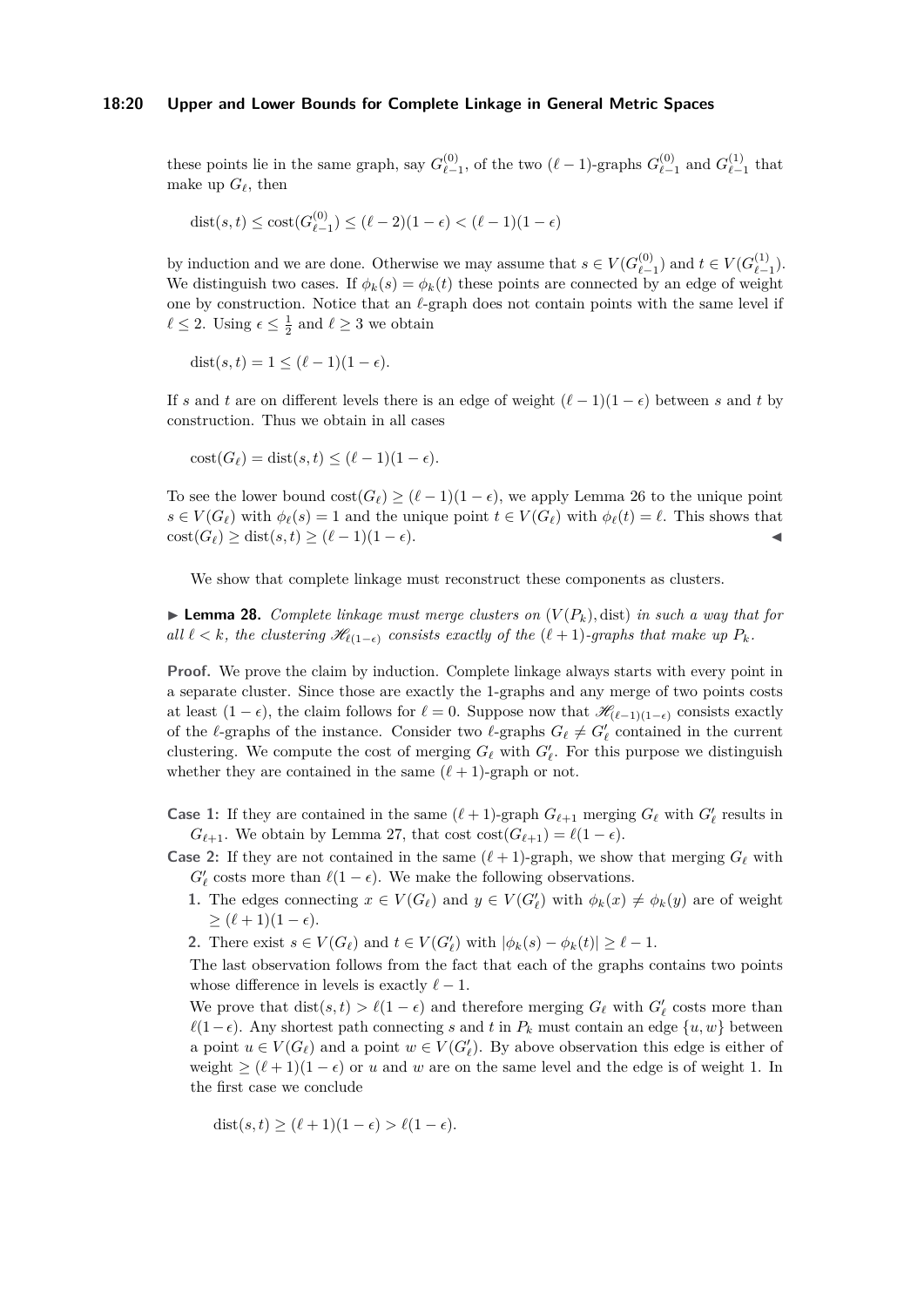In the second case we obtain that

$$
dist(s,t) = dist(s, u) + 1 + dist(w, t)
$$
  
\n
$$
\geq |\phi_k(s) - \phi_k(u)|(1 - \epsilon) + 1 + |\phi_k(w) - \phi_k(t)|(1 - \epsilon)
$$
  
\n
$$
= |\phi_k(s) - \phi_k(t)|(1 - \epsilon) + 1
$$
  
\n
$$
\geq (\ell - 1)(1 - \epsilon) + 1
$$
  
\n
$$
> \ell(1 - \epsilon).
$$

We see that  $\mathcal{H}_{\ell(1-\epsilon)}$  must consists exactly of the  $(\ell+1)$ -graphs of  $P_k$ .

Lemma [28](#page-19-0) shows that  $\mathcal{H}_{(k-1)(1-\epsilon)}$  consists of all the *k*-graphs that make up  $P_k$ . There are exactly *k* of them, thus the *k*-clustering produced by complete linkage costs  $(k-1)(1-\epsilon)$ .

▶ **Corollary 29.** *However the tie-breaks are resolved, complete linkage computes a k-clustering on*  $(V(P_k),$  dist) *with diameter*  $(k-1)(1-\epsilon)$  *while the optimal k-clustering has diameter* 1*.* 

# **B.2 Radius-Based Cost**

We explain how to adjust the construction of the *k*-components for the radius. Let  $\epsilon \in (0, \frac{1}{2})$ . The definition of *K*<sup>1</sup> does not change. As before a *k*-component is constructed from two copies  $K_{k-}^{(0)}$  $\binom{0}{k-1}$ ,  $K_{k-1}^{(1)}$  of the  $(k-1)$ -component by taking the disjoint union of the corresponding graphs and increasing the level of each point in  $K_{k-}^{(1)}$  $\binom{1}{k-1}$  by one. We complete  $G_k$  by adding edges between  $x \in V(G_{k-1}^{(0)})$  $\binom{0}{k-1}$  and *y* ∈ *V*( $G_k^{(1)}$  $\phi_{k-1}^{(1)}$  if  $\phi_k(x) \neq \phi_k(y)$  and we assign this edge a weight of  $\lceil \frac{k}{2} \rceil (1 - \epsilon)$  if  $|\phi_k(x) - \phi_k(y)| \leq \lceil \frac{k}{2} \rceil - 1$  and otherwise a weight of  $|\phi_k(x) - \phi_k(y)| (1 - \epsilon)$ .

As before the instance  $P_k$  is constructed from *k*-copies  $K_k^{(1)}$  $k_k^{(1)}, \ldots, K_k^{(k)}$  of the *k*-component  $K_k$ . We take the disjoint union of the corresponding *k*-graphs  $G_k^{(1)}$  $a_k^{(1)}, \ldots, G_k^{(k)}$  and connect them by adding edges  $\{x, y\}$  of weight 1 for every two points  $x \in V(G_k^{(i)})$  $y \in V(G_k^{(j)})$  and  $y \in V(G_k^{(j)})$  $\binom{(J)}{k}$ with  $\phi_k^{(i)}$  $\phi_k^{(i)}(x) = \phi_k^{(j)}$  $k^{(j)}(y)$ . We observe that Lemma [26](#page-18-2) still holds on the adjusted instance. Also notice that the diameter of an  $\ell$ -graph is still upper bounded by  $(\ell - 1)(1 - \epsilon)$ .

▶ **Lemma 30.** *Let*  $G_{2\ell}$  *be any of the* 2 $\ell$ -graphs that constitute  $P_k$  for  $1 \leq \ell \leq \frac{k}{2}$ *. It holds that*  $cost(G_{2\ell}) = \ell(1 - \epsilon)$ *. Furthermore let*  $G'_{2\ell}$  *be a second*  $2\ell$ -graph which is not contained in the *same*  $2(\ell + 1)$ *-graph as*  $G_{2\ell}$ *. Any cluster containing*  $G_{2\ell}$  *and*  $G'_{2\ell}$  *costs at least*  $\ell(1 - \epsilon) + 1$ *.* 

**Proof.** We know that  $G_{2\ell}$  contains points *s* and *t* with  $|\phi_k(s) - \phi_k(t)| = 2\ell - 1$ . Thus for any  $x \in V(P_k)$  we have  $\max\{|\phi_k(s) - \phi_k(x)|, |\phi_k(t) - \phi_k(x)|\} \geq \ell$ . By Lemma [26](#page-18-2) we know that max $\{dist(s, x), dist(t, x)\} \geq \ell(1 - \epsilon)$  and therefore  $cost(G_{2\ell}) \geq \ell(1 - \epsilon)$ .

To prove the upper bound suppose that  $G_{2\ell}$  covers the levels  $\lambda$  up to  $\lambda + 2\ell - 1$  in  $P_k$ . Consider the unique  $(\ell + 1)$ -graph  $H_{\ell+1}$  contained in  $G_{2\ell}$  covering the levels  $\lambda + \ell - 1$  to  $\lambda + 2\ell - 1$ . Let *c* be the unique point in  $H_{\ell+1}$  with level  $\lambda + \ell - 1$ . Remember that the diameter of  $H_{\ell+1}$  is at most  $\ell(1-\epsilon)$ , so any point in  $H_{\ell+1}$  is at distance  $\leq \ell(1-\epsilon)$  to *c*. Consider now a point  $x \in V(G_{2\ell})\backslash V(H_{\ell+1})$ . We know that  $\phi_k(x) < \lambda + 2\ell - 1$ . Thus  $|\phi_k(x) - \phi_k(c)| \leq \ell - 1$ . By construction there exists an edge of weight at most  $\ell(1 - \epsilon)$ between *x* and *c* and thus dist $(x, c) \leq \ell(1 - \epsilon)$ .

It is left to show that any cluster containing  $G_{2\ell}$  and  $G'_{2\ell}$  costs at least  $\ell(1-\epsilon) + 1$ . Let  $y \in V(P_k)$  and let  $H_{2(\ell+1)}$  be the  $2(\ell+1)$ -graph containing *y*. Assume without loss of generality that  $G_{2\ell}$  is not contained in  $H_{2(\ell+1)}$ . Let  $x \in V(G_{2\ell})$  be a point with  $|\phi_k(x) - \phi_k(y)| \ge \ell$ . We claim that dist $(x, y) \ge (\ell-1)(1-\epsilon) + 1$ . A shortest path connecting *x* and *y* must contain an edge  $\{u, w\}$  with  $u \in V(P_k) \setminus V(H_{2(\ell+1)})$  and  $w \in V(H_{2(\ell+1)})$ . We